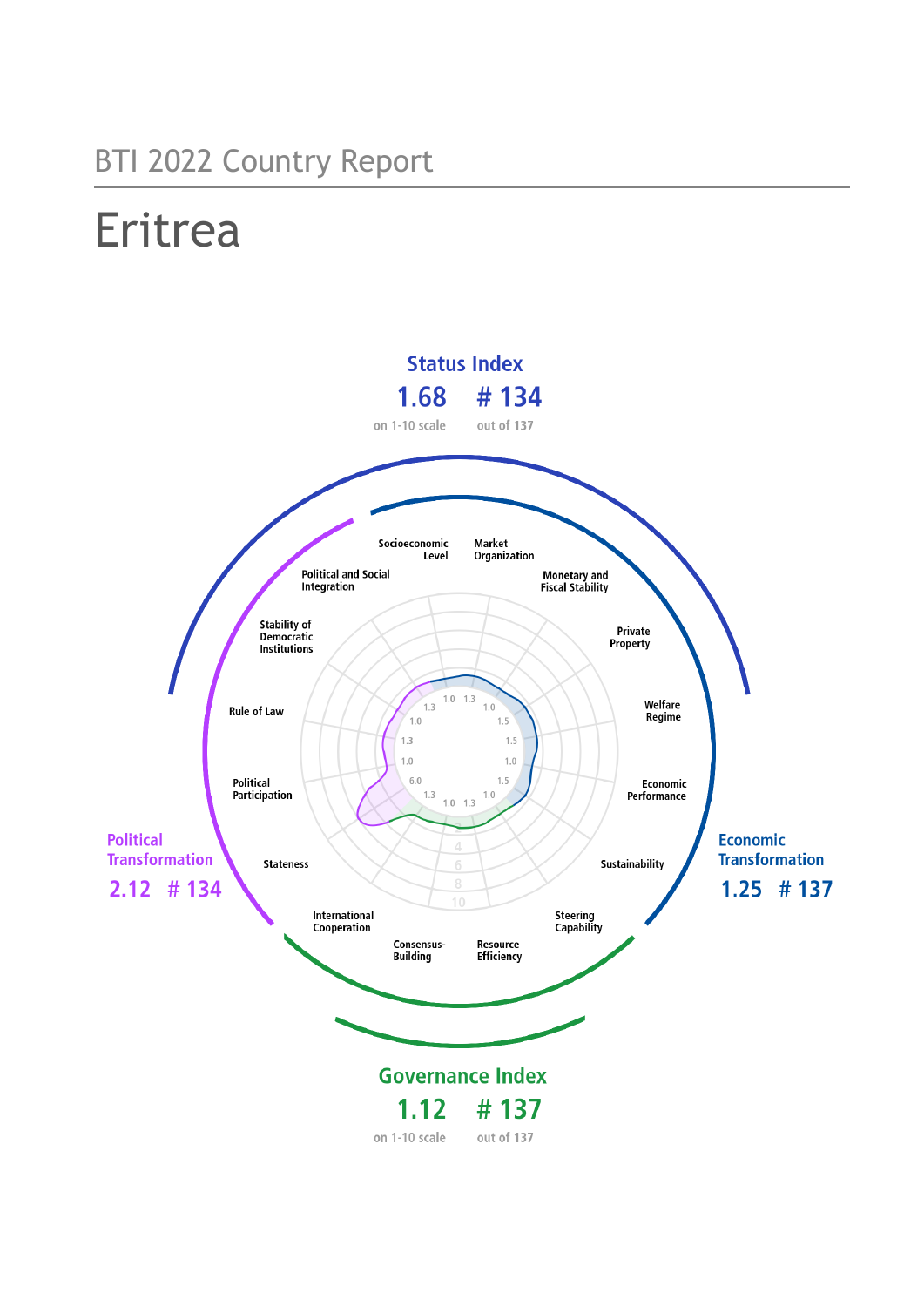This report is part of the **Bertelsmann Stiftung's Transformation Index (BTI) 2022**. It covers the period from February 1, 2019 to January 31, 2021. The BTI assesses the transformation toward democracy and a market economy as well as the quality of governance in 137 countries. More on the BTI at [https://www.bti-project.org.](https://www.bti-project.org/)

Please cite as follows: Bertelsmann Stiftung, BTI 2022 Country Report — Eritrea. Gütersloh: Bertelsmann Stiftung, 2022.

This work is licensed under a **Creative Commons Attribution 4.0 International License**.

#### **Contact**

Bertelsmann Stiftung Carl-Bertelsmann-Strasse 256 33111 Gütersloh Germany

**Sabine Donner** Phone +49 5241 81 81501 sabine.donner@bertelsmann-stiftung.de

**Hauke Hartmann** Phone +49 5241 81 81389 hauke.hartmann@bertelsmann-stiftung.de

**Claudia Härterich** Phone +49 5241 81 81263 claudia.haerterich@bertelsmann-stiftung.de

#### **Sabine Steinkamp** Phone +49 5241 81 81507 sabine.steinkamp@bertelsmann-stiftung.de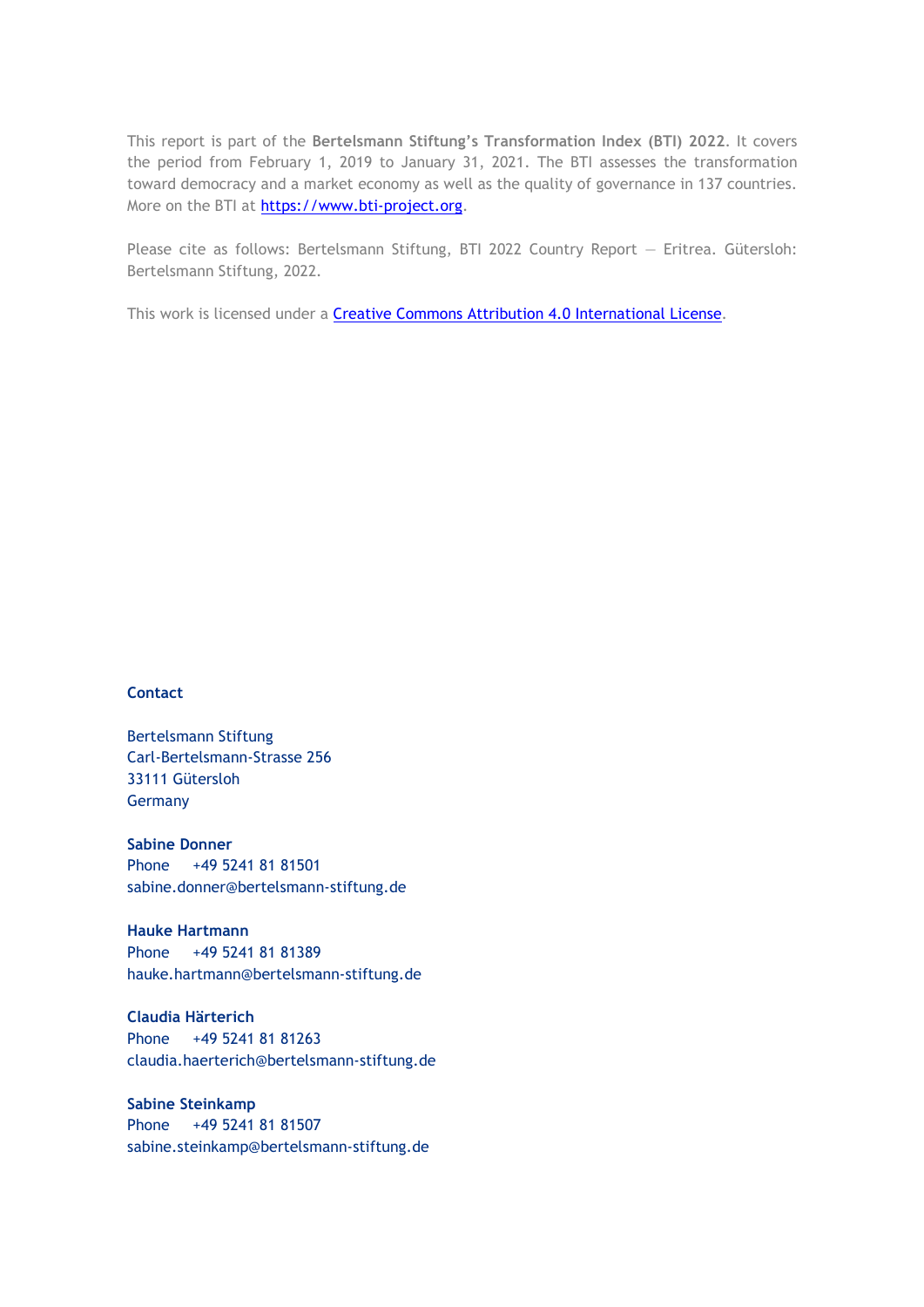#### **Key Indicators**

| Population               | M      |      | HDI                            | 0.459 | GDP p.c., PPP $\mathsf{S}$   |      |
|--------------------------|--------|------|--------------------------------|-------|------------------------------|------|
| Pop. growth <sup>1</sup> | % p.a. | ۰    | HDI rank of 189                | 180   | Gini Index                   |      |
| Life expectancy          | vears  | 66.3 | UN Education Index             | 0.269 | Poverty <sup>3</sup><br>$\%$ |      |
| Urban population %       |        |      | Gender inequality <sup>2</sup> | ۰     | Aid per capita $\sqrt{5}$    | 79.2 |
|                          |        |      |                                |       |                              |      |

Sources (as of December 2021): The World Bank, World Development Indicators 2021 | UNDP, Human Development Report 2020. Footnotes: (1) Average annual growth rate. (2) Gender Inequality Index (GII). (3) Percentage of population living on less than \$3.20 a day at 2011 international prices.

### Executive Summary

Following the peace agreement with Ethiopia in 2018, the Eritrean government made no changes to its political and economic agenda, continuing to be a surveillance state committed to a command economy and an autocratic political system. Politically, the peace deal between Ethiopia and Eritrea in July 2018 was not implemented and has brought no benefit to the Eritrean population at large. The border between the two countries was not demarcated due to the opposition of the Tigray regional government. Instead of demobilizing its forcibly recruited army, the Eritrean government has been engaged in an undeclared war against the Tigray People's Liberation Front (TPLF) in Tigray alongside Ethiopian federal forces since November 2020, which has resulted in a humanitarian catastrophe.

The economy remained under the control of the ruling People's Front for Democracy and Justice (PFDJ) and the military. High-ranking military officers were involved in illegal activities, including goods smuggling and the human trafficking of Eritreans seeking to leave the country. All border checkpoints with Ethiopia were closed again by early 2019, and the peace agreement was not implemented. Smuggling across the border with Sudan has continued with the involvement of corrupt Eritrean and Sudanese officials. All political prisoners arrested between 2001 and 2018 remained in custody without due process of law.

The economy remained in its poor state, and chronic electricity blackouts continued alongside shortages of fuel and drinking water. The government imposed strict restrictions on movement under the pretext of the coronavirus pandemic and all forms of public transport were shut down. These measures have led to a hidden famine, which most probably claimed more victims than the virus did. The government has not invested revenues from the Bisha mine or funds it has received from Saudi Arabia and the United Arab Emirates to improve the situation of the population, which suffers from scarcity of goods, decaying infrastructure and lack of access to potable water. Military officers apply their own regulations in the administrative regions under their control, while the civilian administrative apparatus is powerless. Military and PFDJ leaders continue to run their own shops.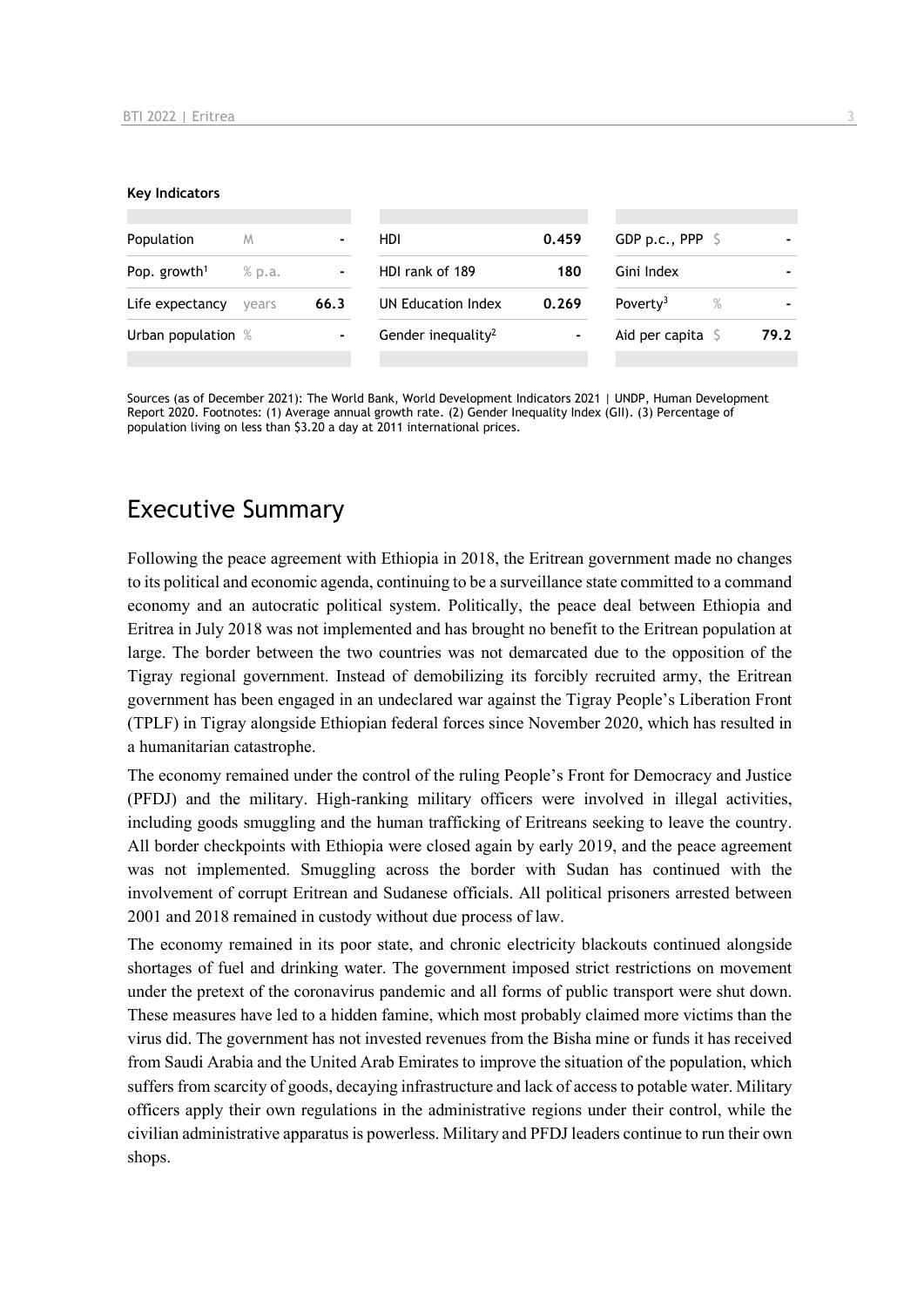Since the "currency reform" of 2015, withdrawal of cash has been severely limited  $-$  to 5,000 Eritrean nakfa (ERN) per family per month, a rule that also applies to businesses, and the blackmarket exchange rate was close to the official exchange rate of ERN 15 to \$1 during the period under review. This practice has severely hampered economic activities in the absence of modern cash-free payment methods. The coronavirus pandemic further hampered economic and agricultural/pastoral activities.

Politically, Eritrea is still a dictatorship in which political participation is impossible for the general public, civil rights and freedom of expression and assembly are absent, and human rights are routinely violated. The old constitution of 1997 has not been implemented, and no new constitution has been drafted. The unlimited-term national service, which UN agencies have called a form of institutionalized forced labor, is still in place without any reforms. Males aged between 18 and 60 and women between the ages of 18 and 27 are forced to serve either in the army or the national service. Since November 2020, they have been forced to take part in the civil war in Tigray, and Eritrean refugees living in camps in Ethiopia's northern province were shot or deported back to Eritrea by the Eritrean army.

Government functions are executed by the president and a small group of advisers, in which Yemane Gebreab has played a decisive role. The ruling PFDJ is the only party allowed to exist. Together with the military, it holds a monopoly on the economic sphere. The party-owned Hdri Trust Fund controls all state enterprises, and no external financial monitoring is allowed. The exodus from Eritrea continued, but refugees had few options other than staying in Sudan due to coronavirus-related travel restrictions and the EU's anti-refugee measures. State institutions and social services remained weak, and arbitrary arrests and religious persecution have continued, although some Jehovah Witnesses were released from prison.

During the period under review, there was absolutely no progress toward democratization, which has been ruled out by the president. The public is unable to communicate civic interests without the risk of being arrested. In the absence of free-market mechanisms, the import-export trade has remained in the firm grip of the ruling party's elite, while the military has operated large-scale contraband activities. The peace agreement with Ethiopia did not lead to bilateral cooperation except for a military alliance forged by Isaias Afewerki and Abiy Ahmed, the respective leaders of both countries. There is no public welfare system, and traditional social safety networks based on extended family structures have been weakened by the national service. Most diaspora Eritreans support their families inside Eritrea financially, and many of them pay the 2% tax imposed on them by the government either voluntarily or by coercion, which helps to stabilize the regime.

Trade routes are blocked due to the pandemic, but contraband activities by military personnel continue. However, the country is in extreme economic hardship due to a shortage of foreign currency and a scarcity of consumer goods. In particular, the COVID-19 pandemic restricted the activities of the informal sector even further due to the total lockdown since April 2020. Small amounts of goods are smuggled across the borders and are only available on the black market, where they are sold at high prices by corrupt military officers and co-opted merchants.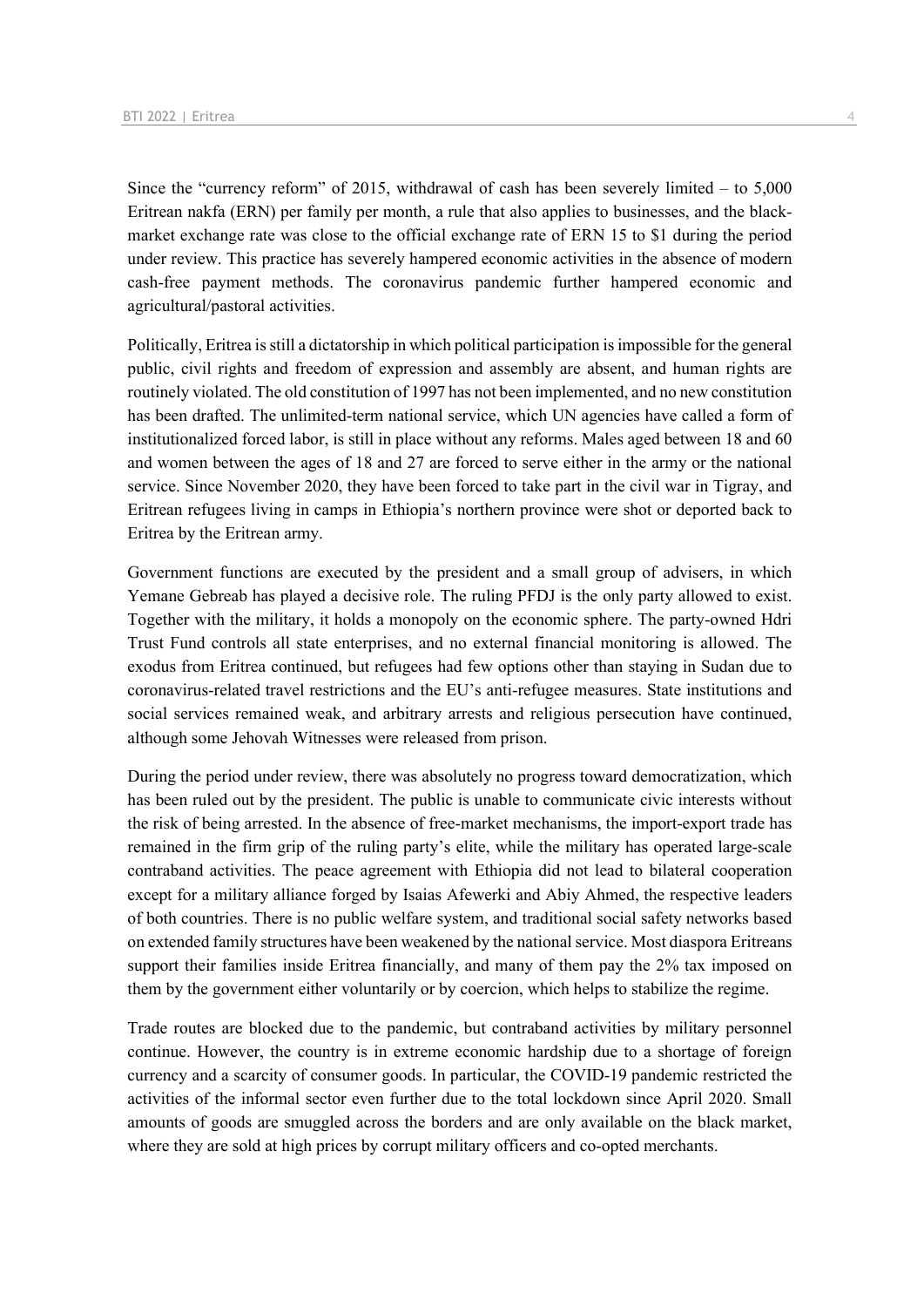Malnutrition and poverty remain endemic in Eritrea, and locus infestation and restrictions of movement have further aggravated the situation. The continuous use of charcoal for cooking purposes has accelerated environmental degradation. Generally, Eritrea has continued to follow a destructive path over the past two decades that runs counter to democratization and economic liberalization.

### History and Characteristics of Transformation

Eritrea gained independence de facto in 1991 and de jure in 1993 after a 30-year struggle (1961 – 1991). From the early 1980s, the struggle had been dominated by the Eritrea People's Liberation Front (EPLF), which later formed the government of the independent state of Eritrea. In 1994, the EPLF held its third and last organizational congress and changed its name to the PFDJ. The former secretary-general of the EPLF, Isaias Afewerki, has ruled the country as president since independence without ever having been confirmed in his office by a popular vote. In the aftermath of the border war with Ethiopia, he cracked down on the high-ranking PFDJ reformists (the G15) in 2001. Since then, he has strengthened his power by bringing the state apparatus under his control. He dismantled all institutions such as the only ruling party, the judiciary and the legislative and turned the country into authoritarian one-man rule. In addition, he suppressed the entire population through systematic societal militarization. He developed unstable narrow personal networks and created cleavages along ethnic and regional lines in order to secure loyalty. He has managed to solidify his power base through his tough style of authoritarian rule with totalitarian tendencies, although his popularity has sharply declined due to the continuous deterioration of the economic situation, gross human rights violations, the forced military conscription of large parts of the population of productive age and the country's complete lack of civil liberties.

In recent years, relations with Western donor nations have been strained, as the government has shown a lack of transparency, has refused with very few exceptions to accept NGO activities in the country and has even rejected emergency aid, claiming to be self-reliant in food production (an assertion that is obviously not true). The EU granted  $E115$  million to Eritrea under its Emergency Trust Fund for Africa with the aim of curbing migration. This includes road constructions projects despite the fact that the PFDJ-owned construction firms make use of forced labor.

Eritrea does not have stable and solid relationships with its neighboring countries (Sudan, Djibouti, Saudi Arabia and Egypt) because they depend on President Isaias's whims and he mistrusts the international community. Despite the peace agreement between Ethiopia and Eritrea in July 2018, the border demarcation issue remains unresolved. The current civil war in Ethiopia's Tigray region and the border conflict between Sudan and Ethiopia has further worsened the situation of the border population at large. President Isaias is directly or indirectly involved in both conflicts, according to international observers. However, there were no violent conflicts between Eritrea and its neighbors in recent years, until Eritrea entered into an undeclared war against Ethiopia's Tigray Region alongside the Ethiopian federal government in November 2020. This has led to a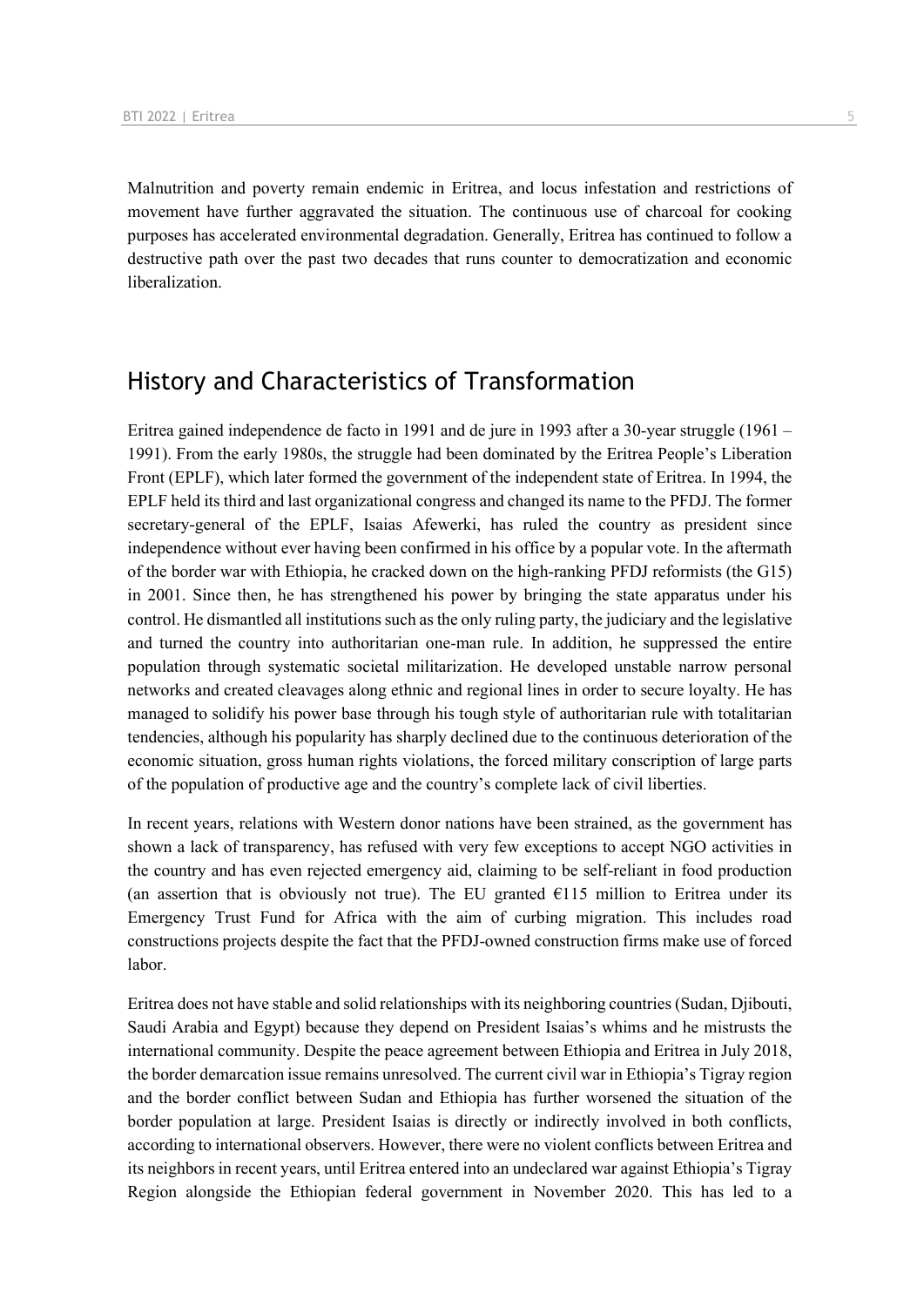humanitarian tragedy and a looming famine. The peace agreement with Ethiopia was not implemented. The border was not demarcated and border crossings remained closed. No trade agreement was reached. The leaders of Eritrea and Djibouti were also unable to solve their border problem peacefully. The Eritrean government did not end the extremely high level of military mobilization through a reform of the national service and a demobilization program; instead, the use of national service recruits as an unpaid labor force for party and military-owned enterprises continues, with the recruits forced to serve as soldiers in Tigray. Eritreans living abroad have to pay a 2% diaspora tax, and most of them send remittances to their relatives in Eritrea to assure their survival. During the period under review, Eritrea remained in a military alliance with Saudi Arabia and the United Arab Emirates.

There were no internal political reforms during the period under review, and the constitution ratified in 1997 was not implemented. In the aftermath of the border war with Ethiopia (1998 – 2000) President Isaias developed a command economy or "mafia-economy," in which all enterprises are controlled by himself and the small ruling elite composed of high-ranking PFDJ cadres and military officers that dominates all political and economic affairs. The military was given a free hand to pursue all kinds of illegal activities including human trafficking, and it has so far not posed a serious threat to the president. Leading PFDJ cadres, particularly Yemane Gebreab, play an important role in political decision-making. Eritrea was ranked third-from-last worldwide in Reporters Without Borders' assessment of press freedom during the period under review.

Levels of state and military intervention in the economy have remained consistently high in recent years, while the private business sector has continued to be severely restricted by import-export regulations and a lack of hard currency, and local cash circulation has been severely limited. The degree of political suppression has remained extraordinarily high, and arbitrary arrests without due process of law have continued. The political dissidents and journalists arrested in 2001 are still in detention, while hundreds of Christians and Muslims are still in jail for alleged religious extremism without being formally accused or brought before a court of law. The mass exodus of the younger generation has continued as a result of the widespread frustration and disillusionment related to the unlimited scope of national service obligations, which have made it difficult for the majority of the population of productive age to feed their families, and the lack of envisaged political reforms after the reconciliation with Ethiopia. However, COVID-19-induced travel restrictions made it more difficult for Eritrean refugees to reach safe havens.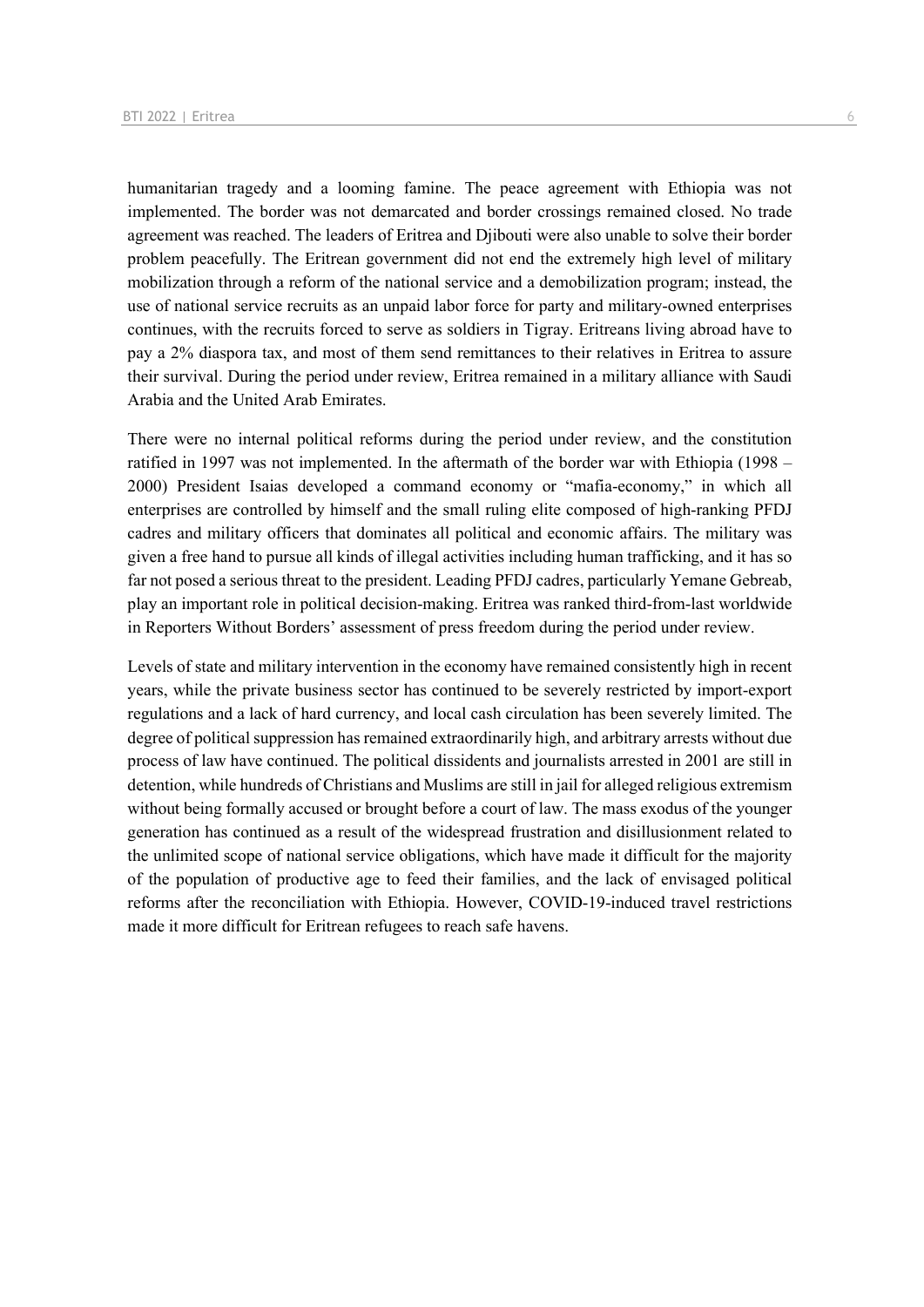The BTI combines text analysis and numerical assessments. The score for each question is provided below its respective title. The scale ranges from 1 (worst) to 10 (best).

### Transformation Status

### I. Political Transformation

#### **1 | Stateness**

The state's monopoly on force exists in principle. Supposedly, the commanders of the military administrative zones continued to enjoy unconstitutional executive and judicial rights, and the civilian administration was powerless. The post of minister of defense remained vacant during the period under review, and the army's lack of institutionalized power continued.

Militant opposition groups based in Ethiopia were no longer active following the political rapprochement between Eritrea and Ethiopia in summer 2018. In that year, Ethiopian Prime Minister Abiy Ahmed had announced that his government would accept the 2002 ruling of the Ethiopia-Eritrea Boundary Commission (EEBC) and was ready to hand disputed areas back to Eritrea, including the town of Badme. However, no concrete steps to implement the EEBC decision were taken.

Human trafficking and the smuggling of goods with the involvement of the military continued, although all borders with Ethiopia were closed again by early 2019. Most of the smuggling activities involved East Sudanese officials. In the course of the civil war between the Ethiopian federal government and the Tigray People's Liberation Front that started in November 2020, Eritrean troops were involved and allegedly brought the area around Badme under its control through military means.

The mass exodus of the younger generation continued, and the loss of large numbers of educated persons further weakened the administrative capacities of the state.

#### **Question** Score

Monopoly on the use of force 7 $\frac{22}{10}$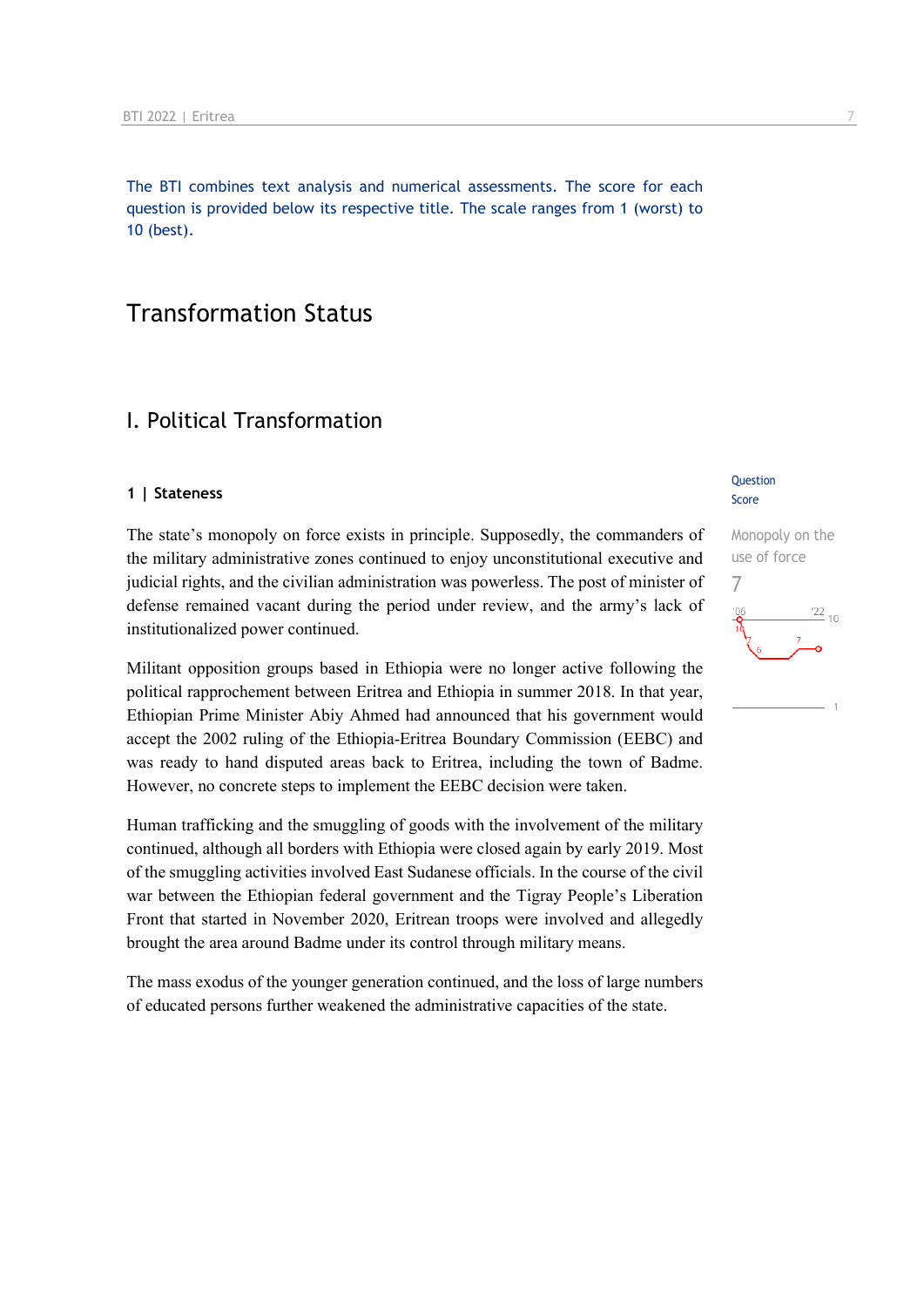The legitimacy of the nation-state is rarely questioned because most Eritreans see it as the legacy of a 30-year liberation struggle  $(1961 - 1991)$  that took a heavy toll on all segments of society. However, the ruling People's Front for Democracy and Justice (PFDJ) enjoys very little support and credibility among the population, especially among the youth. The unlimited national service requirements imposed on the younger generation have led to increasing levels of alienation from the state, especially since no national service reform was announced following the peace declaration with Ethiopia in July 2018. On the contrary, national service conscripts were forced to fight in Eritrea's undeclared war in Tigray along with the Ethiopian Defense Forces.

Therefore, most young Eritreans continued to believe that fleeing the country is the only option for leading a meaningful life and starting a family, given the extensive demands of the state with no rights and benefits in return.

Ethnic and religious minorities continue to be underrepresented in higher education and state institutions. Jehovah's Witnesses are barred from such citizenship rights as owning a business.

Following the peace initiative by Ethiopian Prime Minister Abiy Ahmed, Eritrea's president Isaias Afewerki courted the prime minister due to their common resentments against the TPLF leadership, which had dominated Ethiopia for 30 years. Many Eritreans feared this political alliance was endangering Eritrea's political sovereignty because there was no evident roadmap for dealing with the technicalities of peace, such as currency exchange, freedom of movement and tariffs.

The state is defined as a secular order in which religion and state are separated. The PFDJ ideology prioritizes "martyrdom for the nation" over spiritual values and demands that citizens act accordingly. However, this doctrine has lost even more credibility since the end of the "no war, no peace" situation with Ethiopia. The government considers religion to be a highly politicized issue and tries to keep strict controls over religious practice. Members of Christian minority churches such as Pentecostals and Jehovah's Witnesses as well as Muslims considered "radical" (especially adherents of Wahabi Islam) continue to be under the scrutiny of the state.

In summer 2019, the government closed all health clinics run by the Catholic Church after the country's four bishops had criticized the government.

Religious leaders of the "legal" communities are controlled by the state, namely the Orthodox, Catholic and Lutheran churches, and Sunni Islam. The Orthodox Church is headed by a layman by the name of Lukas, who is a puppet of the government. The same applies to Eritrea's Grand Mufti, Sheikh Al-Amin Osman Al-Amin.

However, the government accepts the application of customary and religious law (Shariah and Orthodox Church-related customary laws) in civil jurisdiction and conflict mediation in the absence of a functioning secular judiciary system.





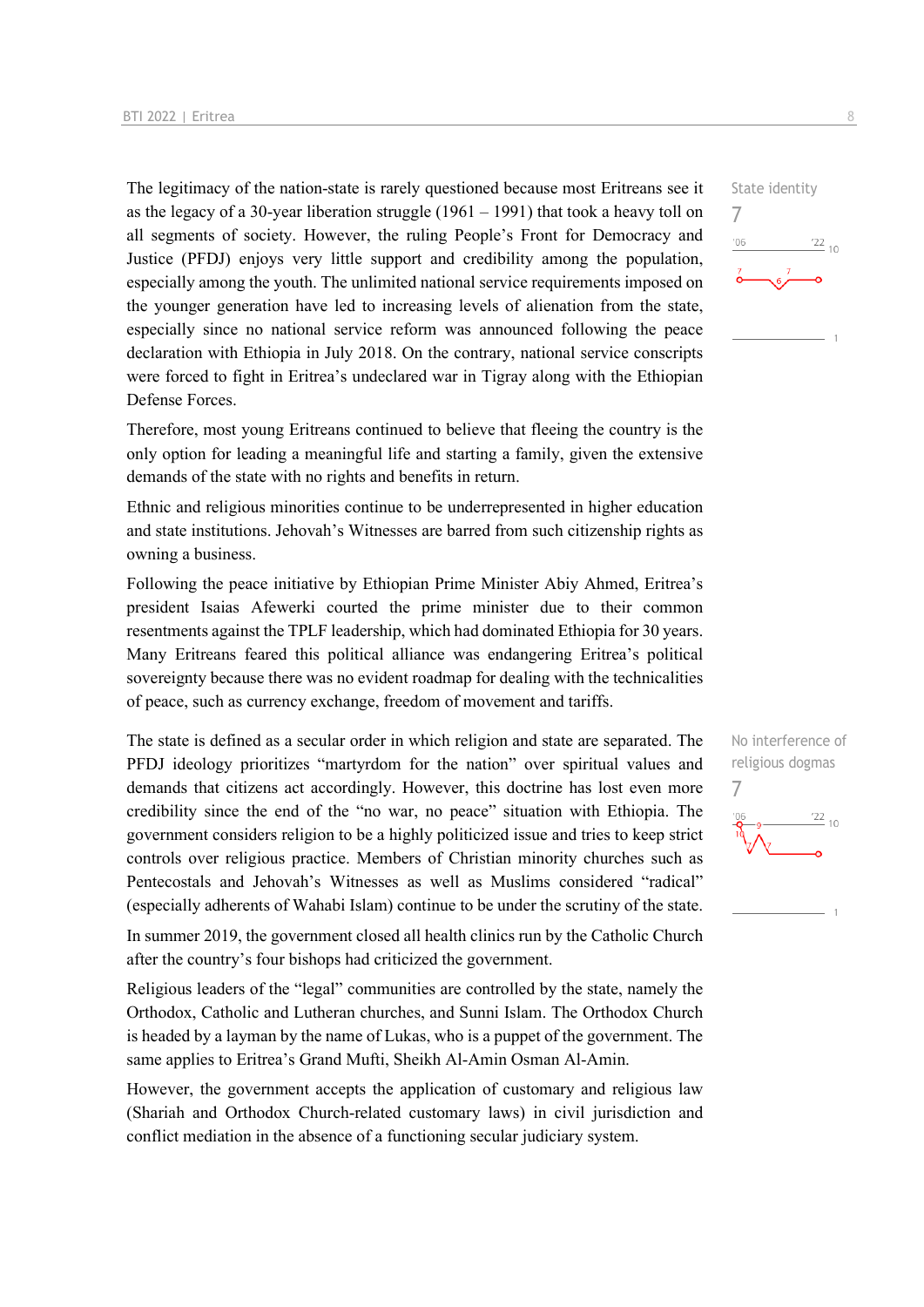The state's administrative structures continue to cover the whole country, but the quality of the provided services has been declining continuously both in the countryside and in urban centers due to the massive outflux of qualified personnel. The economy continues to suffer due to control by the state, more specifically by the PFDJ and the military, and its output was minimal during the period under review. Both families and business owners are still not allowed to withdraw more than 5,000 nakfa (approximately \$333) from their accounts per month. The banking sector has remained severely underdeveloped, and the use of checks is the most "modern" form of money transfer in the absence of electronic payment methods.

Juridical services are poor, civil litigation is mainly handled by customary law institutions, and levels of corruption are high. Basic services and commodities such as electricity, cooking fuels and staple foods remained scarce during the period under review. There was a severe shortage of potable water in Asmara. Free entry for Ethiopian traders, which had somehow eased the situation, was stopped in early 2019.

The government imposed an extremely severe COVID-19-related lockdown on the entire country. All movements from one place to another (including agricultural and herding activities) needed written permission, and all businesses had to close down without compensation. Schools were also closed. These restrictions led to faminelike conditions that were more dangerous to the population than the pandemic. The ministry of health reported coronavirus cases brought to the country from outside, but aid in the form of sanitizers, masks and the like was rejected by the government.

The EU granted funds for road construction under its Emergency Trust Fund for Africa in spite of being aware that such programs were carried out by the forced labor of national service conscripts. The capital city, Asmara, had been declared a UNESCO World Heritage Site in 2017, but most buildings were in a severe state of decay and no measures had been taken to restore them.

#### **2 | Political Participation**

Since Eritrea's independence in 1993, there have been no elections on the national or regional (zoba) levels and no free elections on the subregional and local levels. The PFDJ has been the only legal political party, and President Isaias Afewerki, who has been in power since independence, shows no readiness to accept elections or any change in the country's political status quo. He rules in conjunction with a small number of advisers from the PFDJ leadership, most importantly Yemane Gebreab (in recent years referred to as "presidential adviser"), Hagos "Kisha" Gebrehiwot (head of PFDJ's financial affairs) and Yemane Gebremeskel (the minister of information). The military continues to enjoy considerable political power and the defunct National Assembly has not met since 2002. Plans announced by Isaias to draft a new constitution have not materialized, and the 1997 constitution is still not implemented. The cabinet of ministers, which was handpicked by the president, has very little



| Free and fair |                 |
|---------------|-----------------|
| elections     |                 |
|               |                 |
| 106           | $\frac{22}{10}$ |
|               |                 |
|               |                 |
|               |                 |
|               |                 |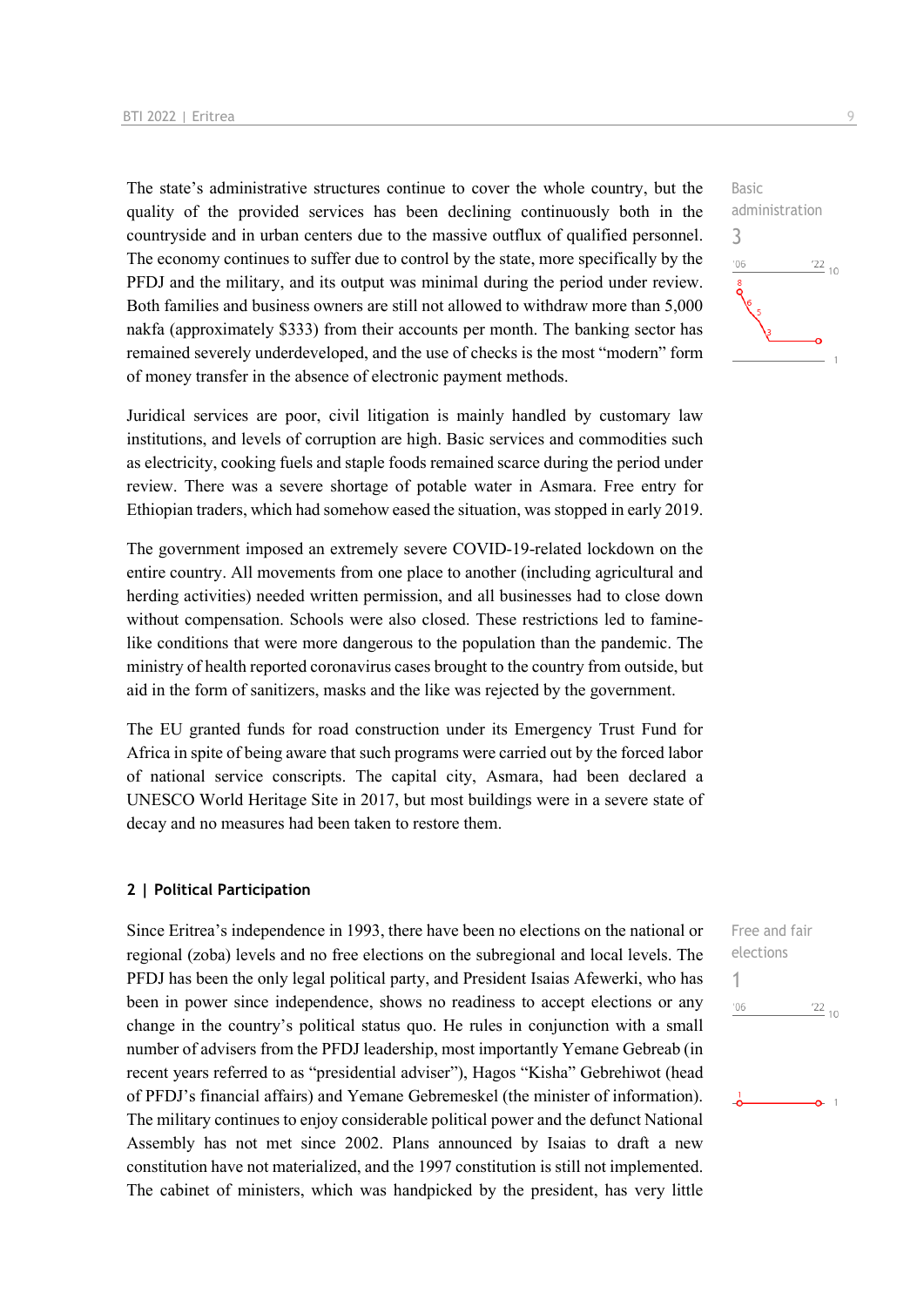decision-making power, and the office of minister of defense has remained vacant since 2014. The political rapprochement with Ethiopia has not led to any kind of internal reform, even though the conflict-ridden relations between the two countries were often used as an excuse to refrain from holding elections.

The COVID-19 pandemic had no impact on this political constellation.

Political decision-makers in Eritrea are not democratically elected or restricted in their policymaking by constitutional constraints. Twenty-eight years after its de facto independence, the country still has no implemented constitution. Veto powers that undermine democratic procedures do not exist, as democratic procedures are alien to Eritrea's policymaking process. High-ranking military officers have maintained their influence. They might have the ability to prevent the government from making political decisions that could threaten the profits they make through contraband trade and the exploitation of national service conscripts. Eritrea's military elite had profited from the stalemate with Ethiopia over the years, and reconciliation with Ethiopia first led to growing unrest within the military.

However, it seems that Eritrea's president and the Ethiopian prime minister clandestinely worked on a military strike against the TPLF, which materialized in November 2020. Since then, the Eritrean army reportedly was involved in severe looting of health stations, universities, factories and even private houses, and such goods were sold in Eritrea, most certainly for the profit of the military leadership. This can be seen as an appeasement strategy of the political leadership toward the high-ranking military officers.

Association and assembly rights are completely denied in Eritrea. Independent civic groups are prohibited, and the PFDJ is the only political party allowed in the country. The National Union of Women, the National Union of Youth and Students, and the Confederation of Eritrean Workers are government-controlled satellites of the ruling party and mostly inactive. Assembly rights are severely restricted, and even gatherings of religious groups (Pentecostal Christians, reformist Orthodox Christians, followers of Wahabi Islam, etc.) are prohibited. There is an atmosphere of general suppression, surveillance by security agents and widespread use of force by the police, the military and the state security services. Due to the COVID-19 pandemic, private gatherings such as funeral and wedding ceremonies, which usually attract hundreds of visitors and were the only legal form of public gatherings, were prohibited. Surveillance by state security became even more profound due to the extreme restrictions of movement imposed to contain the spread of the virus. These restrictions were still in place by January 2021, and due to Eritrea's involvement in the war in Ethiopia's Tigray Region, it seems improbable that they will be lifted any time soon.



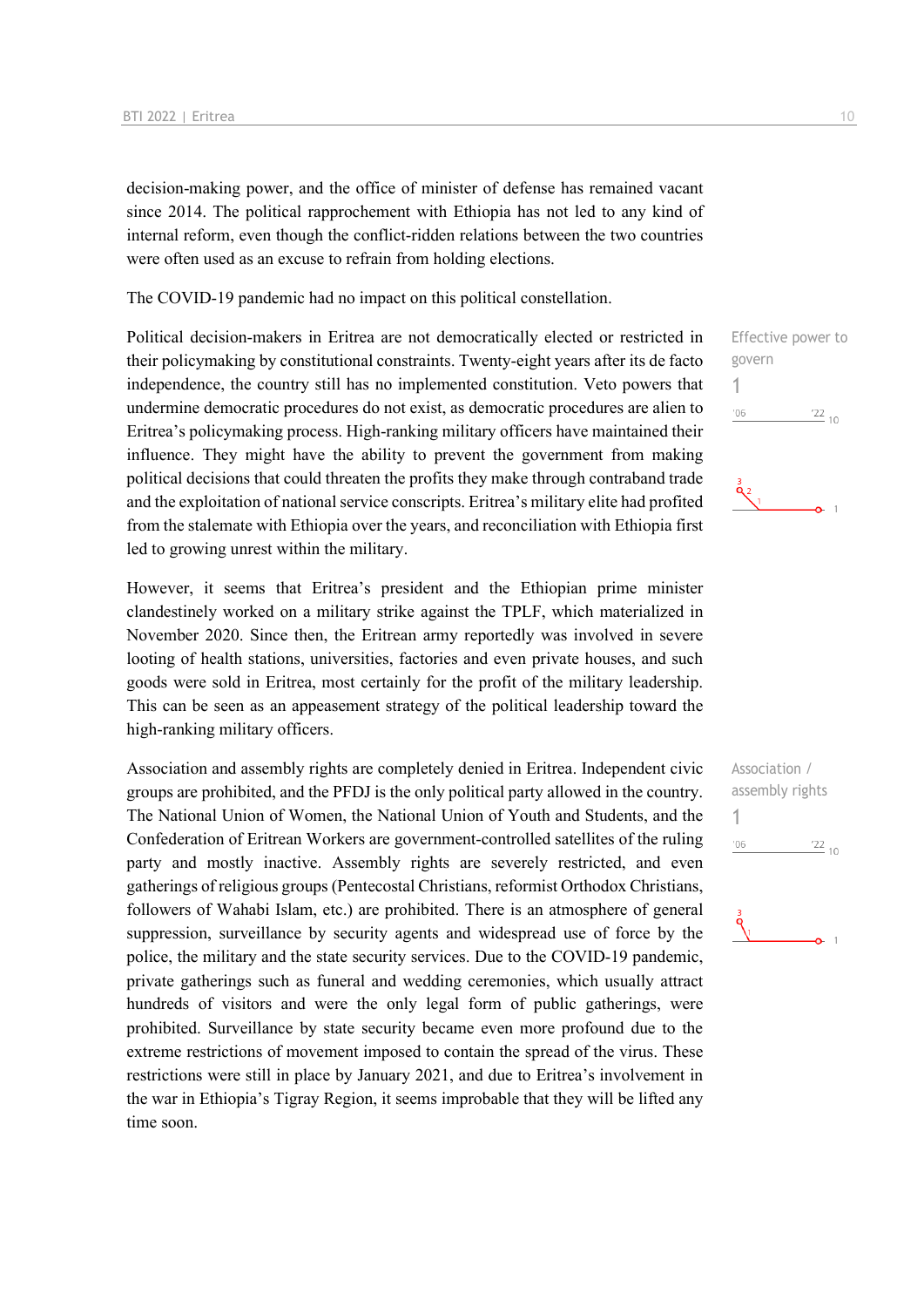Freedom of expression is completely denied in Eritrea. The private press has been banned since 2001, and the state media continues to be controlled by the Ministry of Information. Eritrea ranked 178 out of 180 countries in Reporters without Borders' Press Freedom Ranking. Numerous independent journalists jailed in 2001 have been kept in detention, and the state media are restricted to reporting on the alleged progress of development projects and about people receiving benefits from the government. Private conversations in bars, cafés, social meetings and religious feasts – all of which had been monitored by a countrywide network of agents working for the government and the military's security apparatuses – have been prohibited due to the COVID-19 epidemic.

Even individual expressions of opinion are being criminalized by the PFDJ government.

#### **3 | Rule of Law**

Separation of powers including checks and balances is nonexistent both de jure and de facto, as Eritrea has no implemented constitution. A small number of high-ranking cadres from the ruling PFDJ and the government form a monolithic power apparatus, and the parliament is not convened. The president handpicks the cabinet of ministers, who have very limited decision-making power in their respective portfolios. Most of them have been in their positions for many years without having challenged the president's decisions. The legislative, executive and judicial branches of government are controlled by the president, who rules by decree. State power is thus not subjected to law. Military officers continue to exercise juridical functions over their conscripts and the lines between civilian and military rule are blurred.

The COVID-19 related lockdown was also declared by decree on April 1, 2020, and is not subject to any form of judicial review. On December 22 the government introduced further restrictions for an indefinite period of time. The lockdown is used by the authorities to control the borders and the population at large. There are no means of transportation between the different regions (zobas), and even in cities like Asmara no buses or taxis have been available since April 2020.

The formal judiciary is poorly organized and dependent on the government, which often means that the president interferes directly. The Supreme Court has been defunct since 2002. The special courts, headed by military officers acting as lay judges and operating without standard procedures, seem to have become defunct and replaced by even more informal and arbitrary activities of power holders. Highranking military officers continue to exercise juridical power over army recruits. The police, state security and military personnel often arrest people, hold them for several months or years and release them without ever launching formal charges or bringing them before a court of law. The weakness of the formal judiciary has increased because there has been no possibility to study law since the closure of Asmara

Freedom of expression 1  $06'$  $\frac{22}{10}$ 

 $\Omega$  1





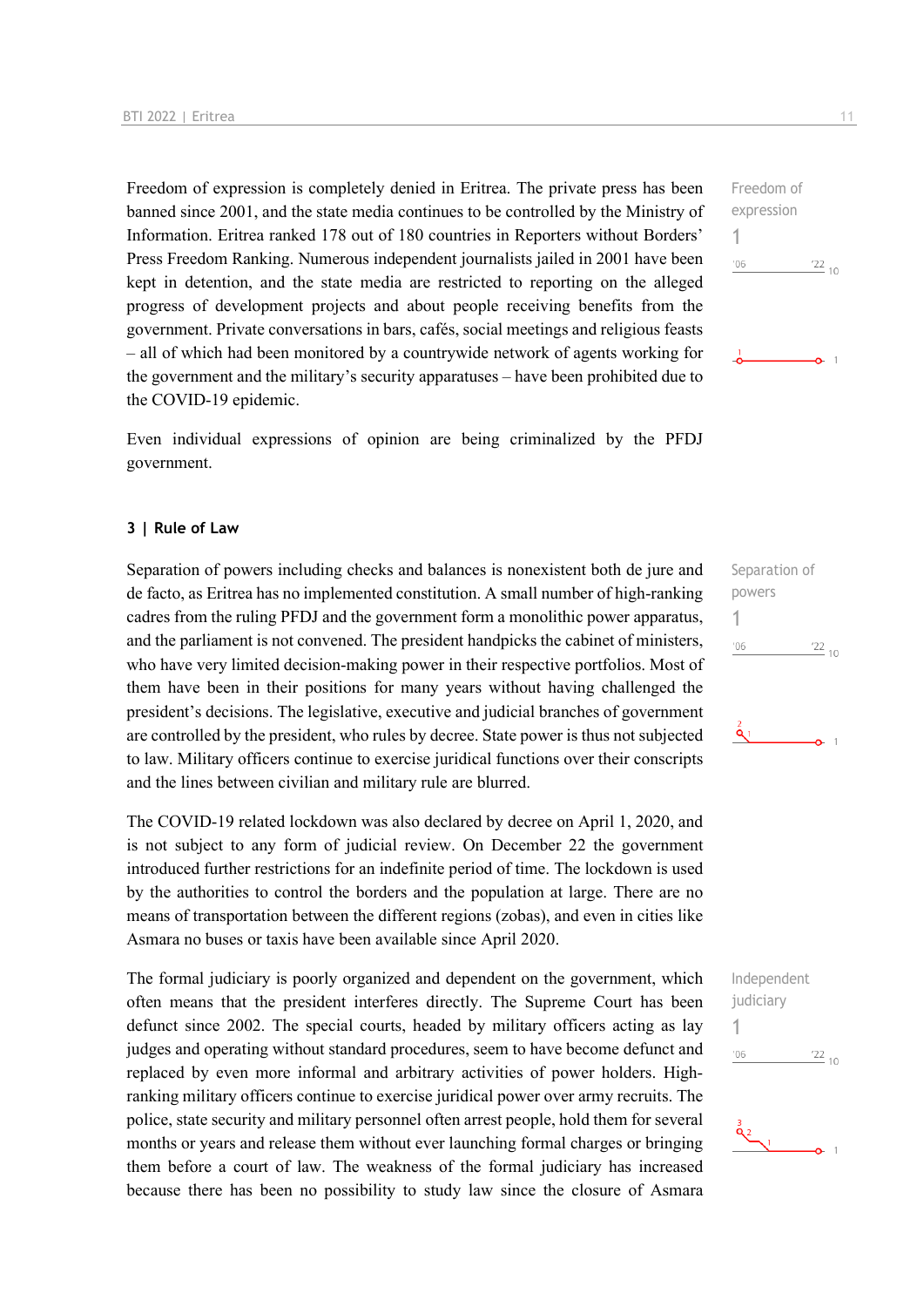University in 2006, after which many former judges left the country. Therefore, informal customary juridical institutions remain the backbone of juridical practice in civil matters and to a certain extent in criminal cases. These institutions decide cases on the basis of traditional law, which focuses strongly on mediation and reconciliation between the conflicting parties. There are also government-controlled community courts that are supposed to provide rulings based on customary law, but these enjoy the confidence of the public less than the informal customary institutions. However, even the traditional mediation systems of the rural population groups have come under the scrutiny of the local security organs.

According to the Ministry of Information's reports, people suspected of being infected with the coronavirus were held at quarantine centers, many of them close to the border to Sudan, before being tested.

Corruption in the civil administration and especially in the military is still widespread. High-ranking officers continue to engage in illegal activities such as smuggling goods, and their involvement in human trafficking continued during the period under review. Borders between Eritrea and Ethiopia have remained closed since early 2019 while smuggling and human trafficking activities between Eritrea and Sudan continued. Abuse of office and officeholders who engage in corruption are neither prosecuted nor held accountable.

Due to European activities to restrict access to the continent through Libya and other North African countries and coronavirus-related travel restrictions, it has become much more difficult for Eritrean refugees to reach Europe, and it is unclear how this has affected human trafficking activities by Eritrean military officers. In the course of the war in Tigray, it has been reported that hundreds or even thousands of Eritrean refugees have been deported back from refugee camps by the Eritrean army, and possibly their dire situation is exploited by army officers who demand ransoms.

There is absolutely no protection of civil rights in Eritrea. The country has never had an implemented constitution, and there is no law guaranteeing civil rights. Top government officials including the president openly express their disregard for internationally accepted civil rights and the due process of law. There is no press freedom, no right to habeas corpus and no freedom of expression or assembly. Religious freedom is restricted to the four officially accepted faiths: Orthodox, Roman Catholic and Lutheran Protestant Christianity, and Sunni Islam. Even representatives of these religions are subject to surveillance, intimidation and arrests.

The right to life and security is ignored, and torture is widespread in prisons and army prison camps. The lack of civil rights affects the entire population, but ethnic and religious minorities are often subject to relatively harsher treatment. In addition, large segments of the population continue to be kept as recruits in the unlimited-term national service, and party-owned companies such as Seghen Construction use them as forced laborers.



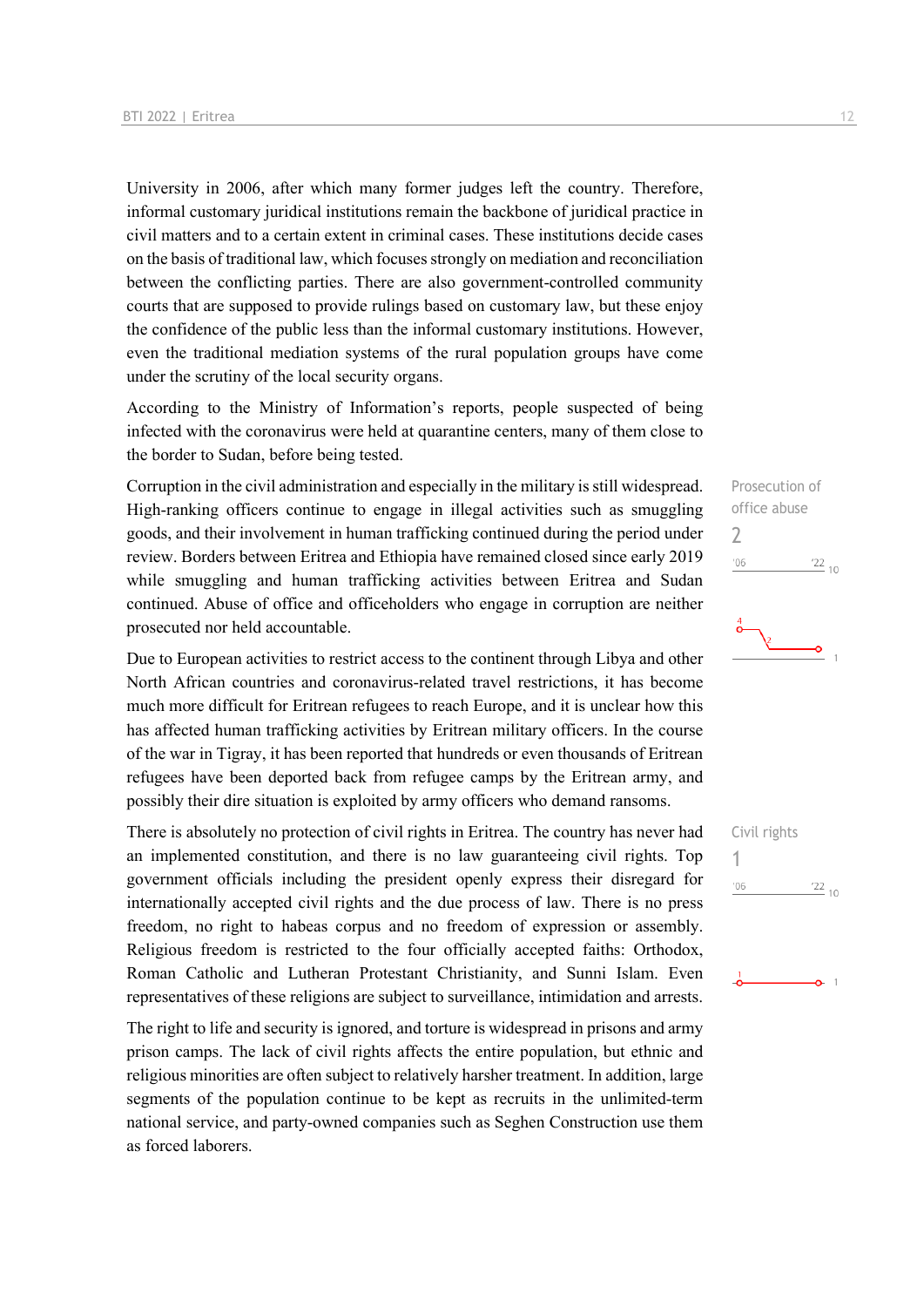Eritrea's government did not declare a state of emergency due to the COVID-19 pandemic, claiming that there were almost no deaths occurring due to the virus, but it restricted freedom of movement even more drastically than it before. Citizens cannot seek redress even if they face severe malnutrition due to these restrictions.

#### **4 | Stability of Democratic Institutions**

There are no democratic institutions in Eritrea. The president's position has not been confirmed by elections since he came to power as a guerrilla leader in 1991, and no parliamentary elections have been held since independence. The PFDJ is the only party allowed in the country, and its leadership is not subject to intraparty elections. The party held its last congress in 1994. The National Assembly, a parliamentary body comprised of members of the former politburo and central committee of the PFDJ, has not convened since 2001 and is obviously defunct. Many of its members are either in jail, deceased or forced into exile. Political power rests solely with the president and a few of his advisers within the PFDJ leadership. Three decades after formal independence, the country still lacks an implemented constitution. Highranking military officers have broad decision-making powers in the regional administrations, and they control legal and illegal economic activities. In the absence of democratic procedures, the economy is controlled by a highly interlinked conglomerate of the PFDJ elite, the government and the military. The president, who is aware of the generals' powerbase, continues to use divide-and-rule strategies in order to limit the potential threat they pose to his monopoly on power.

All of the few relevant political actors remain determined to obstruct the emergence of democratic institutions. This includes the president and his advisers, the military leadership and the cabinet of ministers. The former supporters of political pluralization within the PFDJ (the so-called G-15) have been in detention since 2001, and many are believed to be dead or in poor health due to unbearable conditions and the denial of medical treatment. Other potential proponents of democratic change have either been arrested, forced into exile or silenced by fear for their own and their family's lives. When Berhane Abrehe, former finance minister and close confidante of the president, published a book in which he criticized the president's policies in 2018, he was immediately arrested and remains in jail without legal process. The middle-ranking military personnel and high-ranking PFDJ cadres of Muslim faith who were arrested after an attempted coup in 2013 are still in custody. The political opposition abroad is fragmented and lacks a clear agenda for political change. Several youth movements in the diaspora have been struggling for human rights and political change, but without success. It is difficult to say if Arbi Harnet (Freedom Friday), the only movement that was active inside the country, continues to exist in Eritrea.

Performance of democratic institutions 1  $'06$  $\frac{22}{10}$ 

> $^{\circ}$  1 Ä.

Commitment to democratic institutions 1 $'06$  $\frac{22}{10}$ 

 $\Omega$  1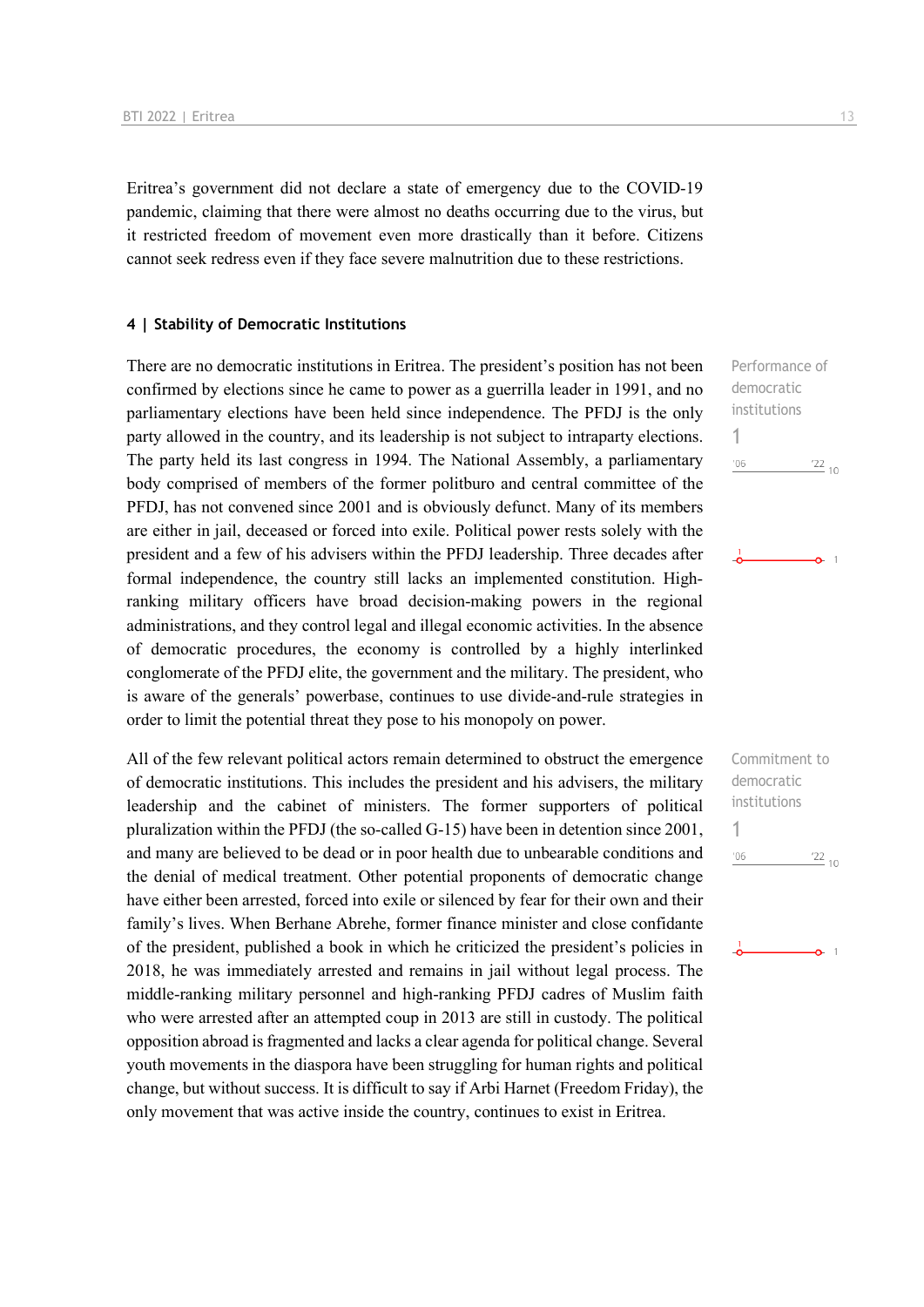#### **5 | Political and Social Integration**

The PFDJ has been the only permitted party since independence. The political leadership has no intention of allowing a multiparty system to develop in the foreseeable future. Over the past decade, the population has become progressively alienated from the ruling party, which had initially been welcomed as the liberator of the country. It is now perceived as a "mafia organization" rather than a political party by the majority of Eritreans, with the exception of the considerable number of PFDJ supporters in the diaspora. The PFDJ as the only existing party has been severely weakened by the president. It is not in a position to articulate and aggregate societal interests, and it has lost its former interconnections with at least some parts of society. The PFDJ also has not taken any steps to develop a roadmap for reforms following the declaration of peace and friendship between Eritrea and Ethiopia in 2018.

Associations and interest groups acting independently of the PFDJ are prohibited. The party claims that the Eritrean people are a single mass sharing the same interests, and that it is the only organization representing the interests of all societal groups. It has suppressed the emergence of civil society organizations from the beginning and firmly controls the organizations that do exist (the unions of women, workers, youth and students). In reality, the party and the military are groups that represent their own narrow self-interest, while the social interests of the vast majority of the population are unrepresented. Among the population, local elders are highly respected and have acted as mediators when social groups' interests have collided, for example in cases of land conflict. However, they are barred from intervening in political affairs.

There are no public opinion surveys in Eritrea. Approval of

Social trust and solidarity are rooted in networks based on customary law, common descent and religion. These networks used to alleviate social hardships, but they have been continuously weakened by the structural militarization of society through the national service requirement, which deprives large parts of the population of the opportunity to earn incomes large enough to enable them to support their extended families. Existing local networks such as "equbs" (saving clubs) are infiltrated by government agents, creating further mutual mistrust. Even the traditional family networks that acted as solidarity communities in the rural areas have been infiltrated; their leaders were co-opted or are threatened if they refuse to obey the security personnel of the regional administration.







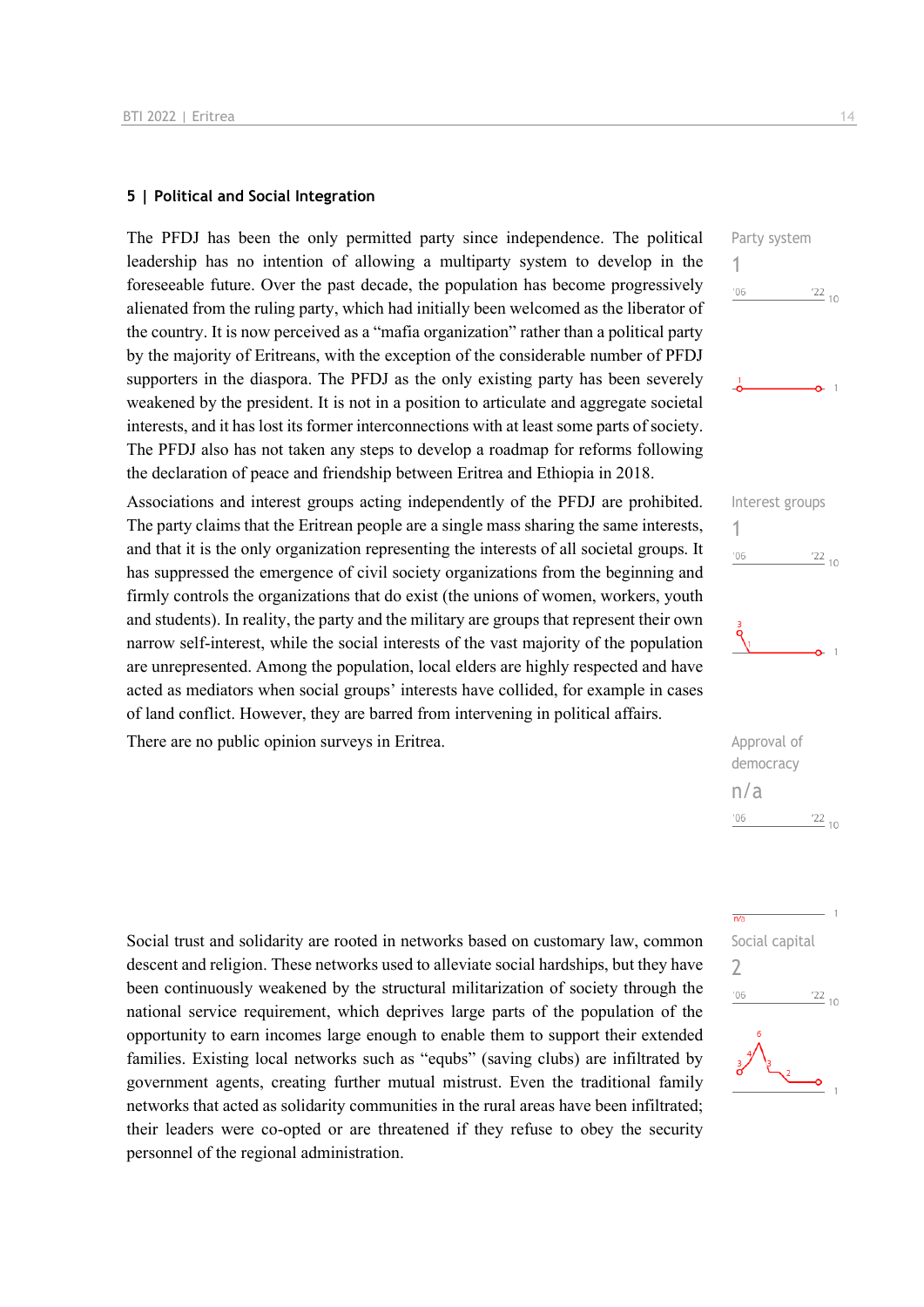However, there are social networks linking Eritreans in the diaspora with those inside the country. In fact, the main objective of the increasing numbers of Eritreans who flee their country is to establish themselves in the diaspora and send remittances back to their extended families, thereby making a major contribution to the stability of the ailing economic system. However, mutual mistrust in Eritrea's society remains high because of the large networks of informants employed by the national security services and the military. The strict lockdown imposed by the government due to the COVID-19 pandemic makes communication virtually impossible. Online communication is almost nonexistent, especially since Internet cafés have been closed along with all other public facilities. This may have a negative impact on social cohesion.

### II. Economic Transformation

### **6** | Level of Socioeconomic Development

Eritrea remains one of the world's poorest countries, and poverty is endemic. The Global Hunger Index did not rank Eritrea's nutritional situation in 2020 due to insufficient data. UNICEF also did not publish data concerning the number of malnourished children. As usual, the government did not give details about the nutritional situation in the country. The prolonged national service continues to hamper subsistence farming and pastoral activities, from which an estimated 80% of the population makes a living. In addition, extreme restrictions on movement, allegedly to combat the COVID-19 pandemic, and a lack of public transport further interrupted supply chains. Eritrea was also affected by a locust infestation. All these circumstances contributed to an extremely critical situation. The supply of basic consumer goods such as potable water, cooking fuels and electricity in urban areas remains insufficient.

Statistical data is either not available or unreliable due to the complete lack of government transparency. Rankings on the Gender Inequality Index and Gini Index are not available, and neither is the poverty rate. The UNDP's 2019 Human Development Index ranked Eritrea 180th out of 189 countries (with a score of 0.45), indicating a very low level of socioeconomic development. Due to the unlimited-term national service, which has been in place for 18 years and has forced the majority of the adult population to serve as recruits in return for pocket money, the poverty rate is very high and large numbers of Eritreans depend on the support of relatives in the diaspora for survival. Thus, the majority of the people are structurally excluded from opportunities to make a decent living, which has led to a continuous mass exodus. Most vocational training centers, colleges and health centers are found in the capital and in the Southern Region where the dominant Tigrinya ethnic group is concentrated, while other groups have little access to education and are generally taken as conscripts to the Sawa military training center when they reach the age of 18. Subsequently, they are used as forced laborers in PFDJ and military-owned

### Score

#### Socioeconomic barriers 1 $\frac{22}{10}$  $106$

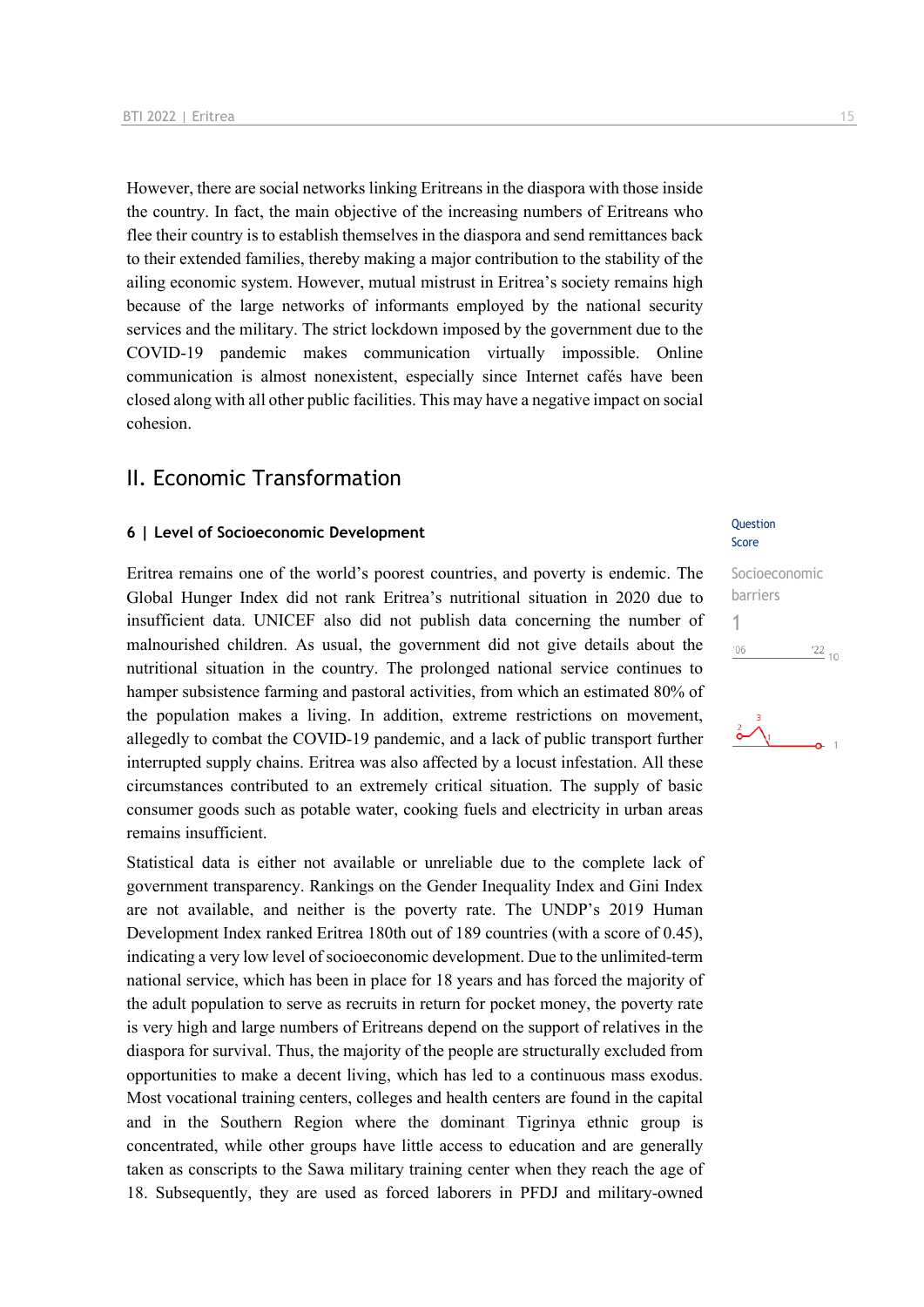enterprises or in the civil service and administration. Ethnic minority groups such as the Saho, Afar, Kunama, Nara and Hedareb tend to be more vulnerable and poorer, and they suffer more frequently from malnutrition; among these communities, the child mortality rate is very high as few parents have family members in industrialized countries who can support them financially.

Wealth is concentrated in the hands of a few corrupt army officials and PFDJ cadres who control the command economy and are engaged in contraband trade and illegal activities such as human trafficking. It is believed that large sums of money have been transferred to Chinese bank accounts under the names of the president and his son. Gender inequality persists, especially in educational settings, as does indirect discrimination against citizens who do not belong to the dominant Tigrinya ethnic group.

| <b>Economic indicators</b> |          | 2017                     | 2018           | 2019                     | 2020  |
|----------------------------|----------|--------------------------|----------------|--------------------------|-------|
| <b>GDP</b>                 | \$ M     | $\blacksquare$           | $\frac{1}{2}$  | $\overline{\phantom{a}}$ |       |
| GDP growth                 | $\%$     |                          |                |                          |       |
| Inflation (CPI)            | %        |                          |                |                          |       |
| Unemployment               | $\%$     | 6.5                      | 6.4            | 6.3                      | 7.4   |
| Foreign direct investment  | % of GDP | ÷,                       | $\frac{1}{2}$  | $\overline{a}$           |       |
| Export growth              | $\%$     | $\overline{\phantom{m}}$ | $\blacksquare$ |                          |       |
| Import growth              | %        |                          |                |                          |       |
| Current account balance    | \$ M     |                          |                |                          |       |
| Public debt                | % of GDP | 202.5                    | 185.6          | 189.4                    | 184.9 |
| External debt              | \$M      | 820.8                    | 791.2          | 771.7                    | 788.5 |
| Total debt service         | \$M      | 26.9                     | 28.2           | 21.2                     | 21.6  |
| Net lending/borrowing      | % of GDP | ÷,                       | ä,             |                          |       |
| Tax revenue                | % of GDP |                          |                |                          |       |
| Government consumption     | % of GDP |                          |                |                          |       |
| Public education spending  | % of GDP | ÷,                       | $\blacksquare$ | $\overline{a}$           |       |
| Public health spending     | % of GDP | 0.8                      | 0.6            |                          |       |
| R&D expenditure            | % of GDP | ä,                       | ä,             |                          |       |
| Military expenditure       | % of GDP |                          |                |                          |       |

Sources (as of December 2021): The World Bank, World Development Indicators | International Monetary Fund (IMF), World Economic Outlook | Stockholm International Peace Research Institute (SIPRI), Military Expenditure Database.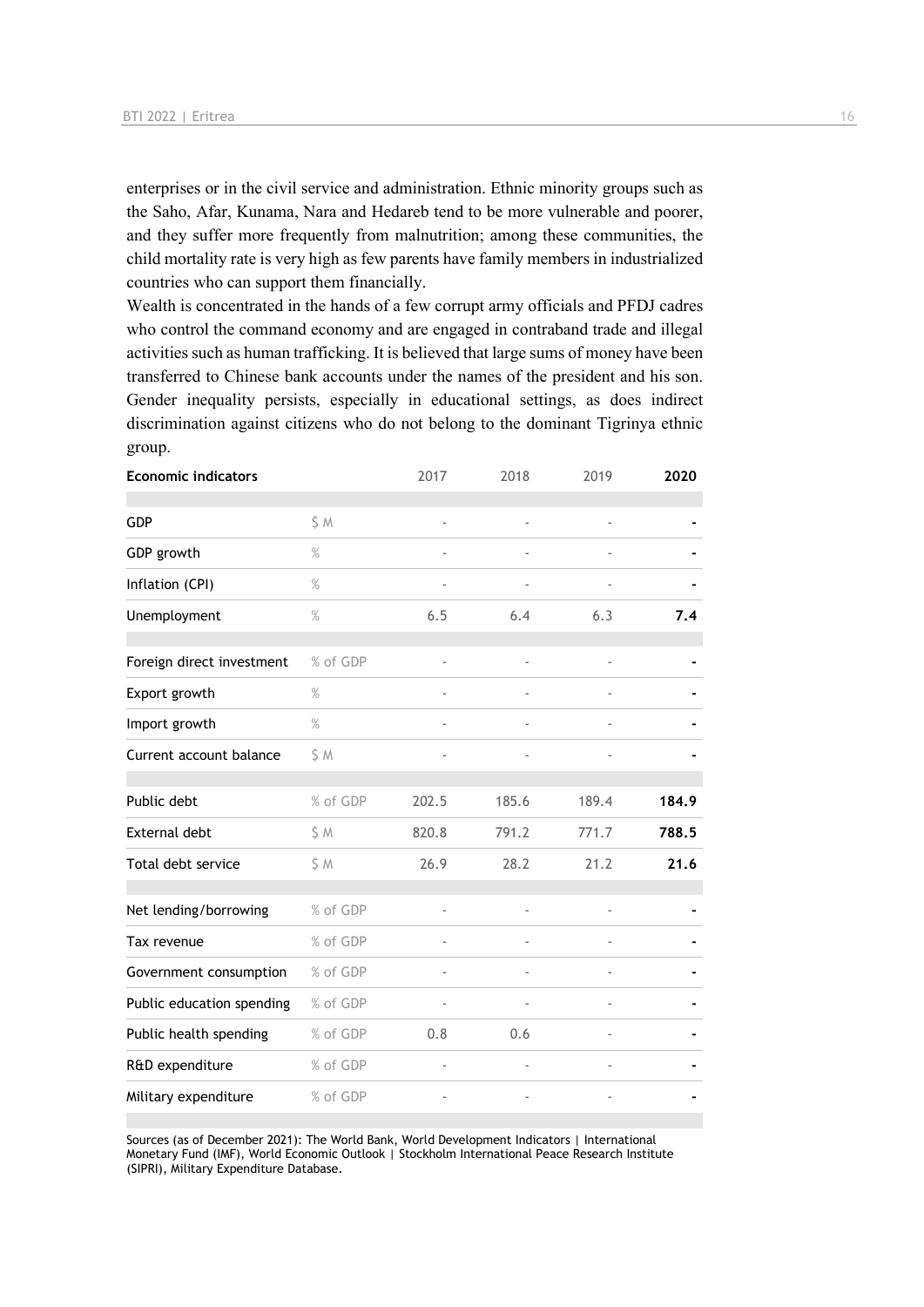#### **7 | Organization of the Market and Competition**

In Eritrea the basic conditions for market organization are very weak. Starting a business is virtually impossible and most existing private businesses have been forced to become non-operational due to extreme cash-flow restrictions. In the World Bank Doing Business sub-index on starting a business, Eritrea is ranked 189th out of 190 countries. The reason for these weak results lies in the fact that the government maintains a command economy in which government activities predominate over private enterprise. Any form of government commitment to structural reform is missing, and the small ruling elite sees Eritrea as its private property. Until now, the government has not implemented specific measures to reform the command aspects of its economy or to spur broad-based growth and market development, nor has it taken steps to enable private business practices. The legal and regulatory frameworks for economic activities are underdeveloped, and Eritrea's judicial system is not independent enough to protect the sanctity of contracts. Moreover, weak enforcement of property rights and uneven rule of law have driven many people into informal sector activities such as petty trade, but even very small micro-businesses have been increasingly restrained in recent years. The inefficient public sector remains the largest source of paid employment, but most public servants are unpaid national service recruits. Subsistence agriculture has been further weakened by restrictions of movement justified by the containment of the COVID-19 pandemic.

Market-based competition remained absent in Eritrea during the period under review. Borders with Ethiopia remained closed and no trade arrangement was implemented. Eritrean traders were subject to strict monetary controls, and the government, through the PFDJ and the military, dominated the economy. The state and the PFDJ retain control over trade, production and cash-crop agriculture. PFDJ-owned companies such as Seghen Construction have a monopoly in the construction sector, where private sector activities have been prohibited since 2006. Since early 2016, the withdrawal of local currency from bank accounts has been highly restricted and limited to 5,000 nakfa (\$333) per month.

The scarcity of consumer goods and kerosene for cooking purposes, as well as regular blackouts due to electricity shortages, continues. Illegal activities by military officers, including contraband trade and human trafficking, also continue and are tolerated by the government. Eritrean-Sudanese cross-border trafficking networks continued their activities. The confiscation of locally produced agricultural goods for the purpose of sale on the black market continues. Foreign investment, including from diaspora Eritreans, remains low; rather, the government relies on remittances from the diaspora and continues to levy a 2% diaspora tax on all Eritreans living abroad. Diaspora Eritreans also contribute significantly to the survival of their relatives by sending private remittances, while possibilities to make a living through business activities have become almost nonexistent.

 $\frac{22}{10}$ 

Market organization

 $\frac{2}{9}$   $\frac{2}{1}$ 

1 $^{\prime}06$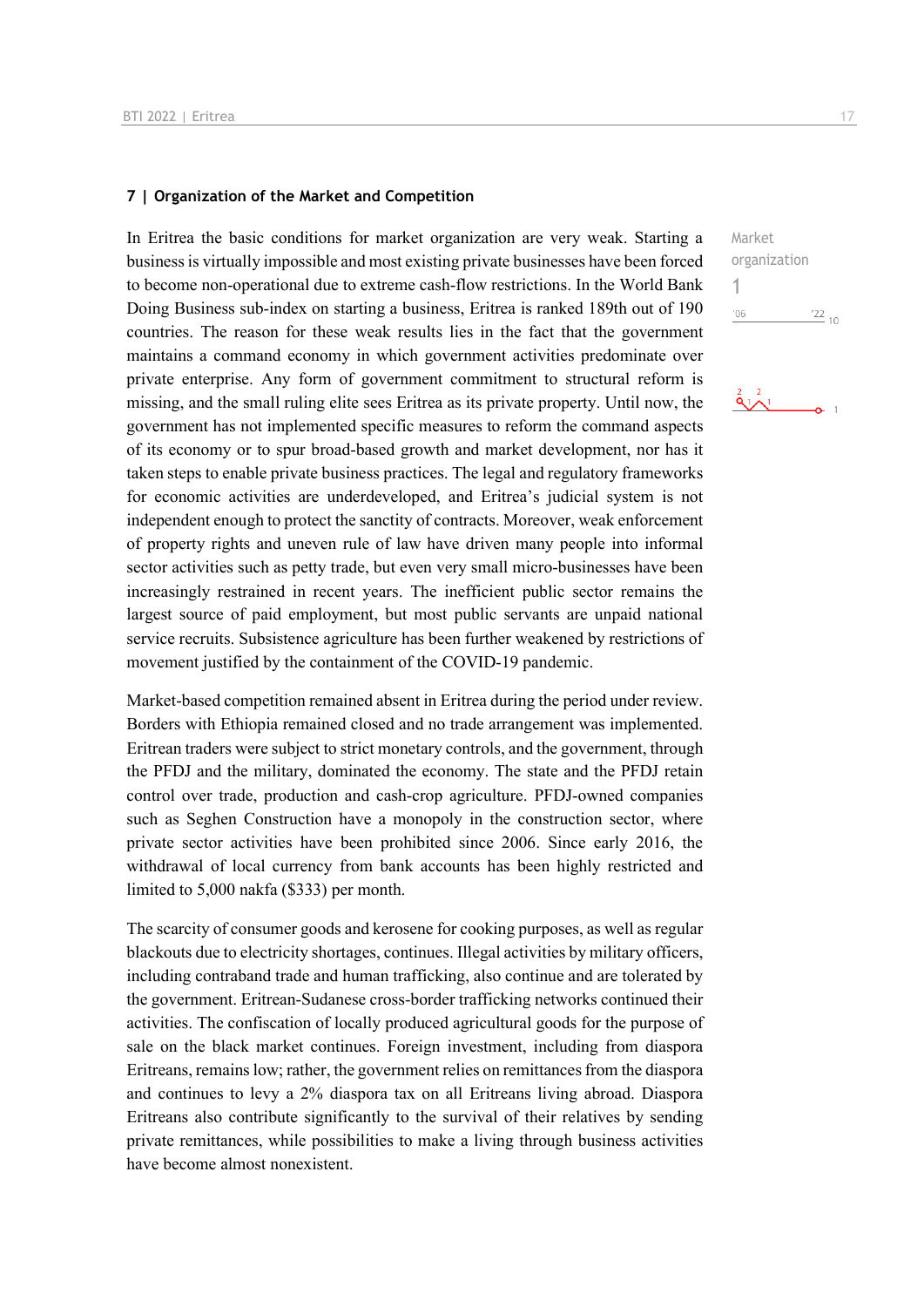In Eritrea, there is no separate agency to protect competition and review transactions for competition-related concerns. The country does not have a domestic competition law regime and thus no legal framework for competition policy. Still, Eritrea is a member of the Common Market of Eastern and Southern Africa (COMESA). As part of the effort to promote economic integration, COMESA adopted a competition law regime to address anti-competitive business practices and to exert merger control, with its competition regulations binding for all member states of the COMESA. Enforcement of the regime lies with the COMESA Competition Commission, located in Lilongwe (Malawi). The Commission's responsibilities include enforcement of the prohibitions against anti-competitive business practices and merger control.

Through membership of COMESA, a regional competition law regime has introduced a competition law in Eritrea indirectly. Nevertheless, the Eritrean leadership has consistently ignored these laws and Eritrea's economy continues to be controlled by the ruling PFDJ and its enterprises in the trade, retail market, construction and cash-crop sectors and in the mining of copper and other precious metals. It also controls the mining activities of the Canadian company Nevsun through a joint-venture agreement. The PFDJ-dominated enterprises are run by national service conscripts without payment and most basic consumer goods are smuggled from neighboring countries, mainly Sudan. The government, PFDJ and the military continue to form a monopolistic conglomerate, leaving no space for fair competition. The Hdri Trust Fund, under the supervision of PFDJ Financial Director Hagos Gebrehiwot "Kisha," controls all relevant companies operating in Eritrea. The government has not implemented any measures aimed at preventing the emergence of monopolies and has done nothing to change the inefficient monopolistic structures it has created.

All foreign trade and trade in foreign currencies are under the supervision and control of the state. The withdrawal of local cash (nakfa) and foreign cash from bank accounts has been severely restricted. The PFDJ-owned Red Sea Corporation controls the import-export trade, but contraband activities, which are mainly run by the military, continue.

Eritrea is the only country that did not join the African Continental Free Trade Area (AfCFTA). In 2020, Eritrea formed a "Horn of Africa Cooperation" agreement with Somalia and Ethiopia, but this did not result in the improvement of trade relations. There has been no trade between Eritrea and Ethiopia since borders were closed by Eritrea in early 2019.

Farm laborers and local merchants are not allowed to transport agricultural goods from one zoba (region) to another; doing so risks confiscation. These restrictions have been further tightened under the pretext of the COVID-19 pandemic. The military is involved in the confiscation of such goods, subsequently selling them on the black market for a high profit. The town Tessenei, which borders Sudan, is still a smuggling





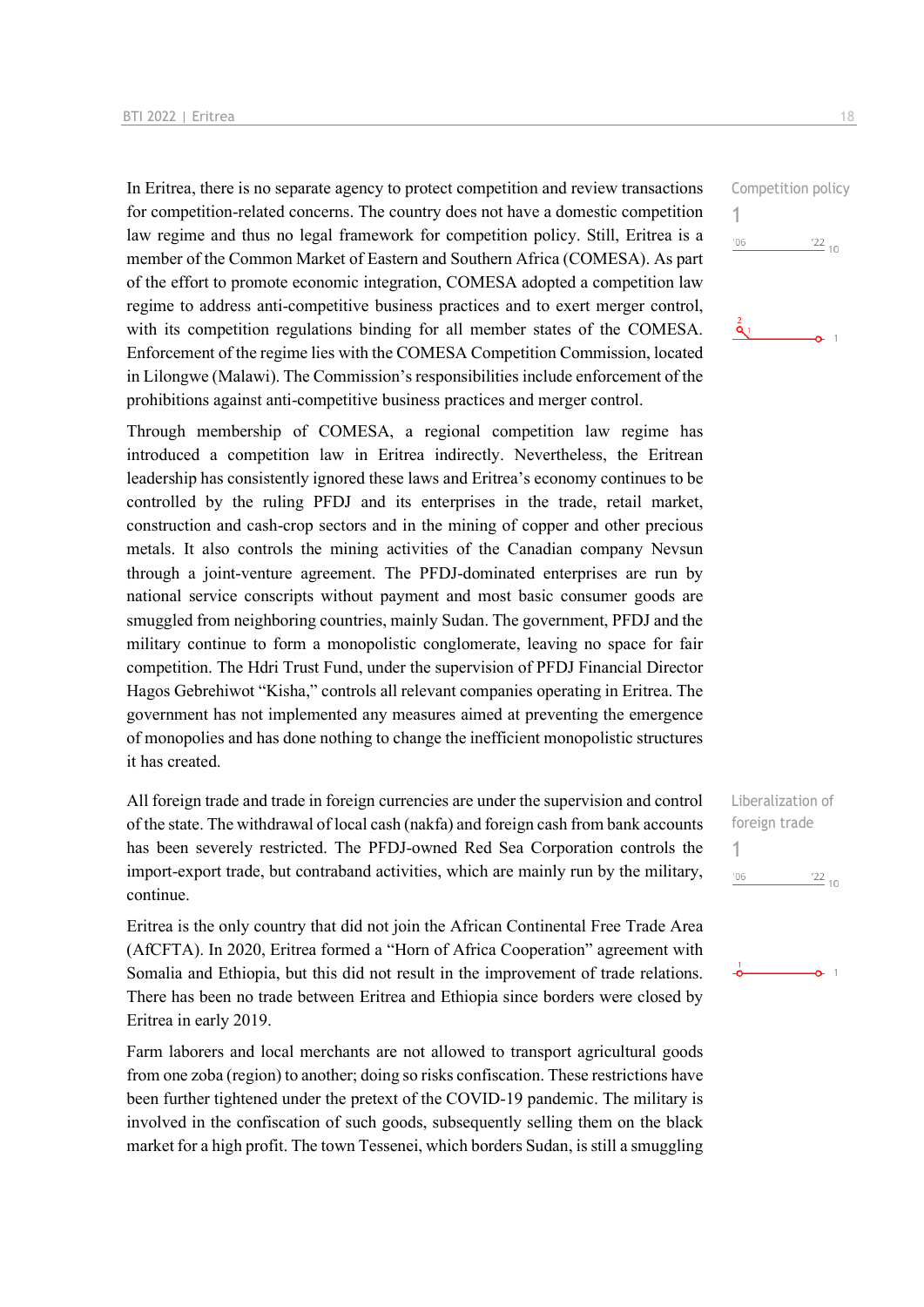hub where corrupt Eritrean and Sudanese officials cooperate in the contraband trade of goods.

The government continues its policy of alleged self-reliance and isolation from global free-market trade.

There are three state-controlled banks in Eritrea – the Bank of Eritrea, the Commercial Bank and the Commercial and Housing Bank – while the PFDJ runs Himbol Financial Services. Himbol is in charge of handling remittances and tax payments from diaspora Eritreans, which are channeled through Eritrean embassies and consulates abroad or through appointed government "money collectors." Private banks are prohibited, and there is no free capital market. Eritrean banks operate under severely outdated conditions; there are no ATMs in the country and online banking is not an option. Checks are the most modern means of transferring money allowed.

The local currency, the nakfa, has been artificially fixed to the U.S. dollar for several decades at a severely overvalued rate of ERN 15 to \$1. In 2015, the government introduced a currency reform that forced all citizens to exchange nakfa notes within their possession for new ones. Since then, access to cash notes has been severely limited. The currency black market using the "hawala" system remains in use for diaspora remittances, but severely limited cash flows have dried up the black market.

#### **8 | Monetary and fiscal stability**

The government continued to follow an irrational financial policy during the period under review and kept fixing the nakfa to the U.S. dollar at a rate of 15 to 1, which means that the nakfa has been severely overvalued for decades. This contributed to a steady expansion of the currency black market, which was curbed through a currency reform and an extreme restriction of cash in circulation. Withdrawals have been limited to 5,000 ERN (\$333) per family per month. However, this applies only to the small number of privileged individuals living in urban centers like Asmara, Massawa, and Keren, whose relatives abroad send remittances regularly. The majority of the population – especially those living in rural areas – does not have bank accounts. They receive remittances irregularly, either smuggled or sent with relatives from abroad.

Import-export trade and the foreign currency market remained under the firm control of the government.

The IMF indicated an inflation rate of 2.6% in 2020, down from 9% in 2018, probably due to the extreme scarcity of circulating cash. Hard currency reserves remained very low and dependence on diaspora remittances high. Due to this chronic scarcity of hard currency and the limitations on the import of vital consumer goods and spare parts, a large number of corrupt government and military officials are involved in

 $\overline{\phantom{0}}$  $'06$  $\frac{22}{10}$ 

Banking system





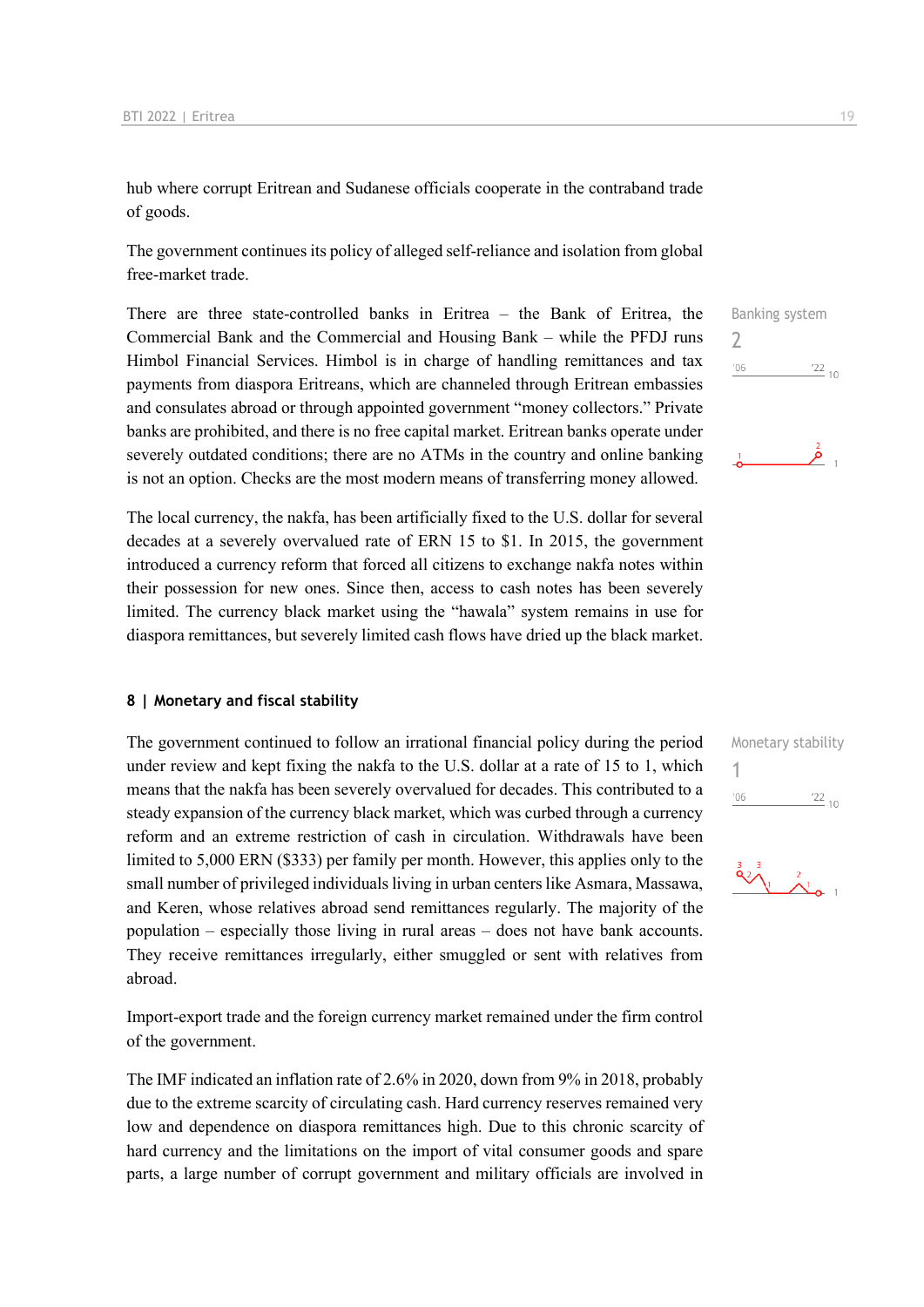illegal contraband activities that undermine the official austerity policy. The government has continued to deny the existence of any food scarcity in the country and has not accepted food aid from the international community. It also rejected pandemic-related aid and urged the diaspora to make COVID-19-related donations to the government. However, there was no transparency as to how such funds were used. There was no trade agreement between Eritrea and Ethiopia.

Statistical data on Eritrea's macroeconomic stability is either nonexistent or unreliable as the country has not published a budget since its independence. In addition, all economic enterprises of any significance, including the mining sector, are controlled by the PFDJ or the military and are not subject to financial oversight. It is unclear how copper mining income generated through a joint venture with the Canadian Nevsun has been spent over the years.

The African Development Bank estimates that the national debt-to-GDP ratio increased to 190.3% in 2015 and 196.2% in 2017 before declining to 174.3% in 2018 and to 165.1% in 2019, and that the country is in severe debt distress. The government did not apply any fiscal or monetary measures to alleviate the consequences of the coronavirus pandemic. The prevailing shortage of basic consumer goods continues, and the government has neither invested in the existing state-run factories nor created new business opportunities. The government has been unable to import sufficient fuels to generate a stable electricity supply. The use of national service conscripts as forced laborers in return for only minimal pay continued during the period under review and fueled the ongoing mass exodus. The continuous large outflow can be mainly attributed to the poor macroeconomic situation and the impossibility of making a decent living in Eritrea for the majority of the population. The current situation is a vicious circle in which the government's misguided economic policies, including the recruitment of the workforce into the national service, fuels the exodus. This damages macroeconomic stability even more severely in the long term and cements the government's dependence on remittances. Hopes of political and economic reforms as a result of the reconciliation with Ethiopia in 2018 did not materialize.

The coronavirus crisis and the total shutdown had a negative impact on the informal sector. People that engaged in micro-business activities, most of them female, such as selling vegetables, chicken, eggs, grains etc. have not been allowed to work since April 2020 and are suffering from extreme poverty.

Fiscal stability

1 $06'$  $\frac{22}{10}$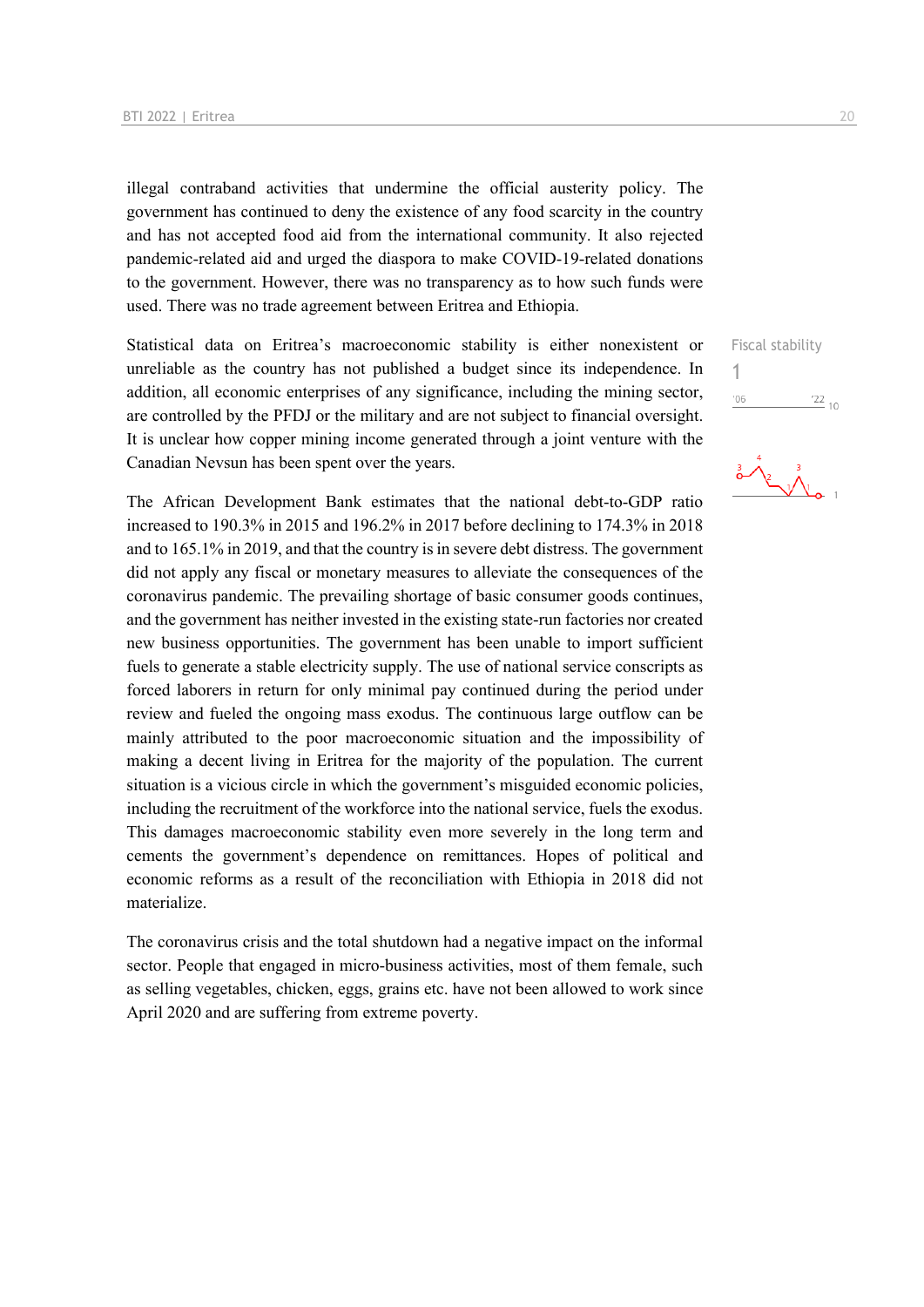#### **9 | Private Property**

Property rights and regulations are formally defined by law; however, due to the lack of a constitution or the rule of law, there is no protection against arbitrary confiscation of land and property. Despite the 1994 land reform, which declares that all land belongs to the state, highland farmers are usually granted usufruct land rights based on customary law. There have been no major resettlement projects during the period under review, but generally the people are not safe from being arbitrarily expelled from land over which they enjoy usufruct rights.

The western lowlands have been the focus of numerous resettlement programs in the past (including ethnic Saho from the highlands), in which the indigenous population (Kunama, Nara and Beni-Amer) was not compensated for their loss of land. The eastern lowlands and highland escarpments on the Red Sea coast have also experienced resettlement programs in which members of the indigenous Saho population group were similarly uncompensated. The same is true for those who have lost their land to the military, which has established cash-crop farms run by conscripts, mainly in the Gash-Barka region. The handling of property rights by the government lacks transparency and is unpredictable.

Colluli Mining Share Company (CMSC), a joint venture between the Australian Danakali Ltd. (formerly South Boulder Mines) and Eritrean National Mining Corporation (ENAMCO), plans to construct a potassium mine in the Southern Red Sea region on an area comprising 400 square kilometers, although construction had still not started by the end of the period under review. The local Afar population fears that their customary land usufruct rights will be disregarded once the project becomes operational. The demarcation of the border between Eritrea and Ethiopia made no progress during the period under review. In November 2020, the federal government of Ethiopia started a war against the TPLF in Tigray, in which Eritrean troops are involved. There are reports that Eritrean soldiers have occupied chunks of territory that were administered by the regional government of Tigray along the common border.

The government's hostile policy toward the private business sector continued during the period under review, and all economically significant companies are owned by the PFDJ, the government or the military. Foreign companies active in the exploration of gold and other precious metals or raw materials are forced to enter into joint ventures with government companies in order to obtain a license. Outside the mining sector, foreign investment is discouraged. The government has a record of extracting money from diaspora Eritreans for investment projects that fail to be finalized, for example in the housing construction sector. There are hardly any private companies left in Eritrea. The exceptions are mainly small enterprises and shops, and it is impossible for them to convert profits into hard currency in order to purchase spare parts and other materials. Tessenei, a city at the border with Sudan, continues to serve as a contraband trade hub. The smuggling business is run by high-ranking military personnel and by PFDJ cadres.

Property rights 2  $^{\prime}06$  $\frac{22}{10}$ ۱ĥ

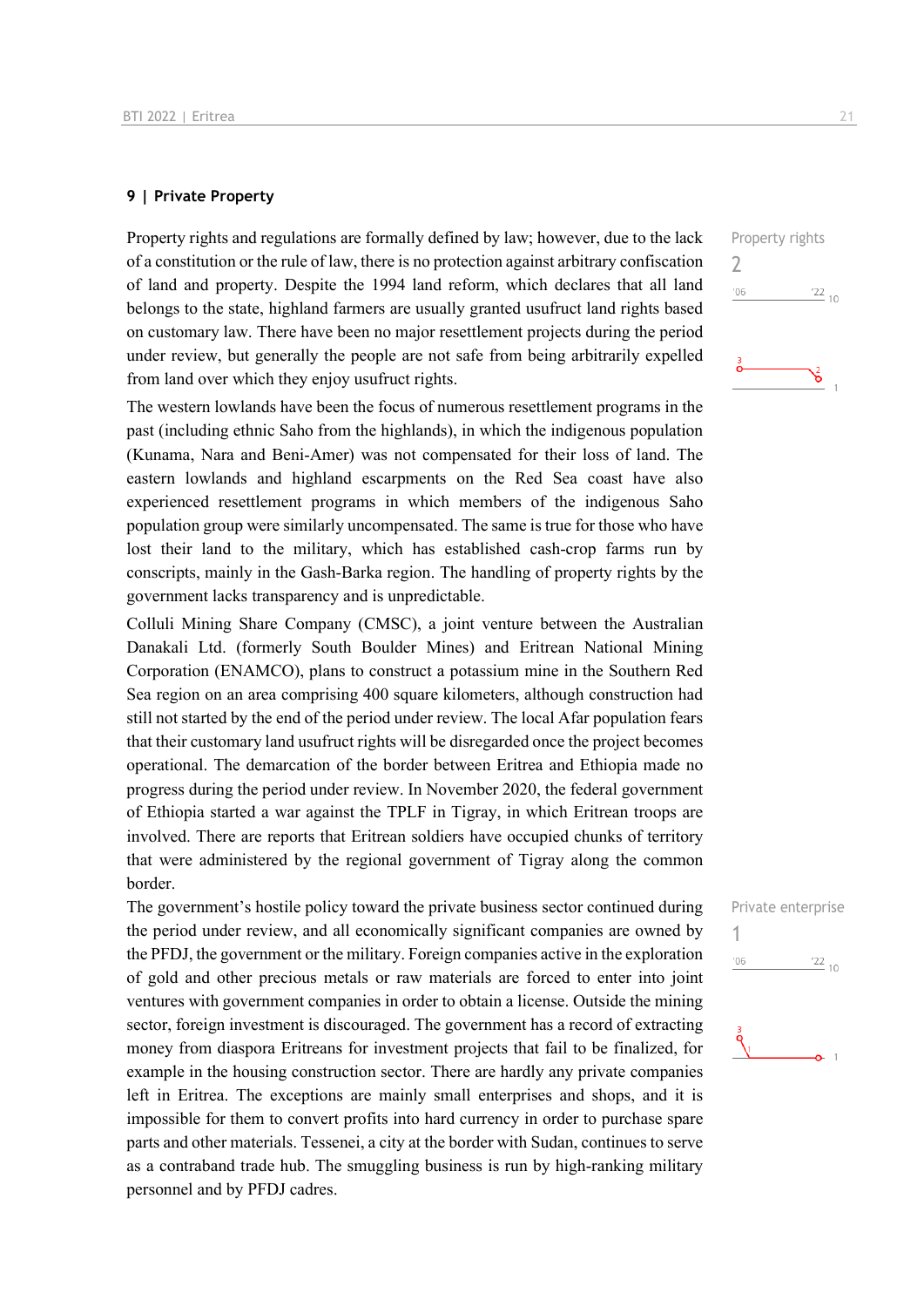#### **10 | Welfare Regime**

The state does not provide a social security system that covers risks such as unemployment, illness, old age or disabilities, except for the Martyr's Trust Fund, which raises money from diaspora Eritreans for the benefit of the relatives of fighters and soldiers killed in action. The funds are distributed in a nontransparent manner, and many potential recipients have passed away due to old age. Similarly, the government collected money from the diaspora to support people affected by the coronavirus crisis, however, it remained unclear how these funds were spent. The provision of social security is left to traditional solidarity networks based on clan and enda (extended family) structures. However, these traditional security networks have been weakened substantially by the unlimited-term national service program that has now been in place for eighteen years. Most male and many female Eritreans of working age (18 to 50 years and above) are conscripted. They are prevented from earning an income sufficient enough to care for themselves and their nuclear families, let alone their extended families. The state does not provide compensation for relatives of conscripts. Even the traditional solidarity networks are under the scrutiny of the ruling elite, because they are based on ethnic, clan and religious affiliations, which could develop into political resistance movements in collaboration with the diaspora's political opposition movements. Consequently, the only options left for many Eritreans are fleeing the country to sustain themselves abroad or depending on diaspora remittances from their relatives to survive. Meanwhile, a transnational network has evolved in which the diaspora is responsible for caring for their relatives at home to compensate for the lack of social security provided by the state.

Eritrea has a functioning basic health care program, including malaria prevention. The World Bank estimated that 4% of GDP was spent on health care in 2018. The system suffers from increasing institutional weakness as large and rapidly increasing numbers of doctors and other qualified medical staff have fled the country in recent years. By the end of 2021, the government had reported only one COVID-19-related death in the whole country, but this information seems to be highly contested.

In principle, all social groups have equal access to the limited services provided by the state, including basic health care, education and food coupons in urban areas. Schools and the limited number of health care centers are concentrated in cities and towns dominated by the Tigrinya ethnic group, while other ethnic groups – especially pastoral and agropastoral social groups – are excluded from many services. Food coupons are often withheld for political reasons. In practice, women, Muslims and ethnic minorities are underrepresented in higher education and in the administration, which is dominated by Tigrinya men. Gross enrollment rates were 68% at the primary level in 2020 and 47% (allegedly up from16.4% two years ago) at the secondary level. The tertiary rate was just 2.4% in 2020. The literacy rate was allegedly 76%, but probably much lower due to low school enrollment rates. All these numbers are highly unreliable.

Social safety nets 2  $^{\prime}06$  $\frac{22}{10}$ 

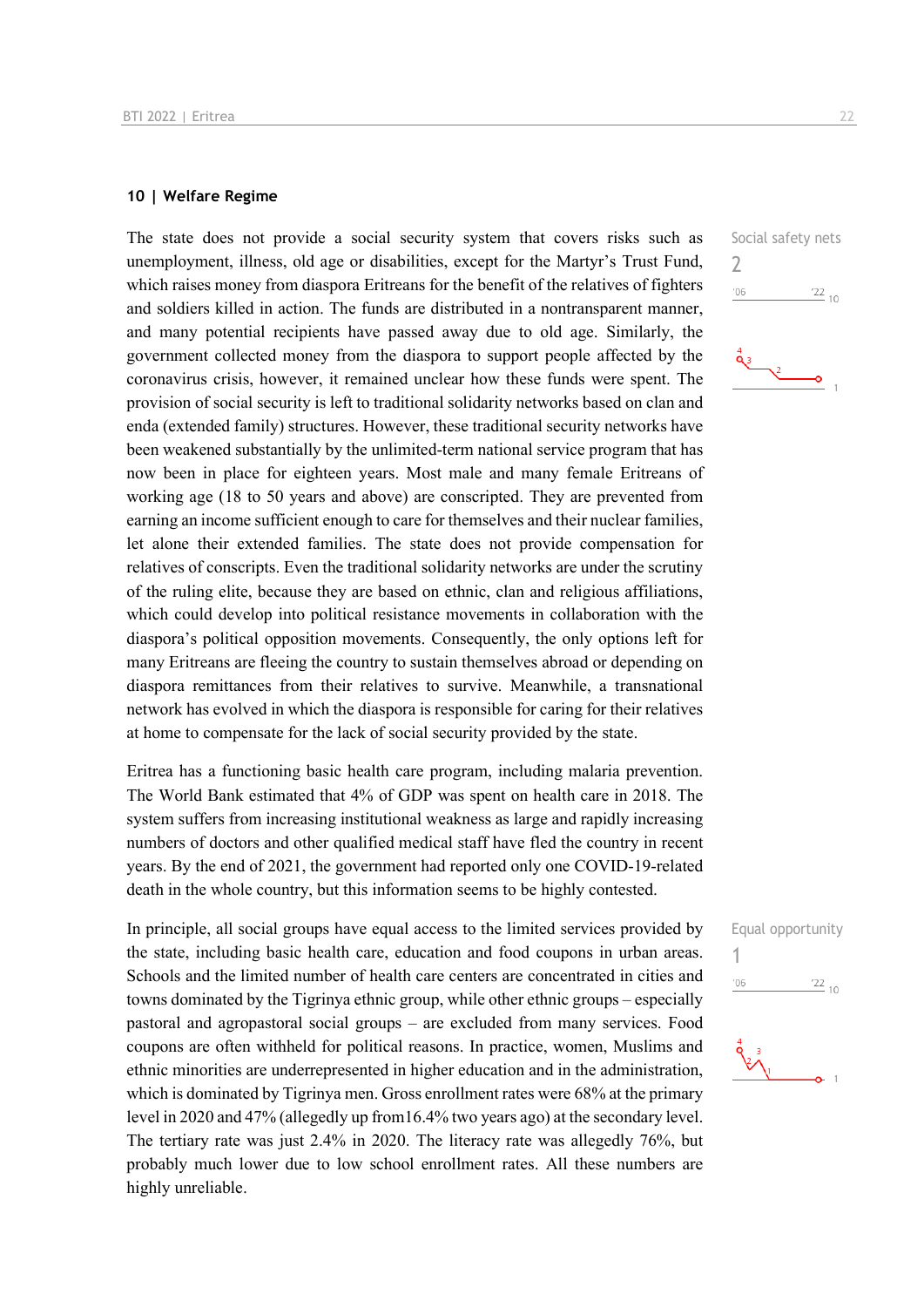The number of girls attending school is significantly lower than that of boys. There are structural disparities between urban and rural areas. Large numbers of qualified teachers have fled the country to avoid being forced to work without pay as national service recruits. They were regularly replaced by young college graduates with a lack of technical qualifications, motivation and experience who were trying to leave the country rather than serve as unpaid teachers for indefinite periods. This situation has contributed to a steady decline in the quality of instruction.

Jehovah's Witnesses are denied all civil rights, and Christian and Muslim denominational minorities are persecuted. The 12th school year is held at the Sawa military training camp for all students nationwide, and female students often face sexual harassment there. This discourages all female students from school attendance, especially Muslims. Only a small minority of students who pass the 12th grade are granted access to tertiary education at so-called colleges, while the vast majority are directly conscripted into the army and the national service. Thus, most citizens are deprived of a personal career. According to the World Bank, the female labor force made up 46.7% of the total labor force in 2011 (no newer data available). However, the Eritrean Ministry of Labor and Social Welfare has never published any data related to the labor market, and large numbers of women either serve in the military as national service conscripts or perform labor in the informal sector as housemaids or service workers. Government officials have not mentioned any plans to reform the national service despite the peace agreement with Ethiopia.

#### **11 | Economic Performance**

The command economy controlled by the PFDJ and the military remained in very poor shape. The copper mining activities at the Bisha mine (a joint venture of the Canadian Nevsun and the Eritrean National Mining Corporation) were the only source of stable income. The World Bank has not given any figures for the economic growth rate in Eritrea since 2011 due to a lack of data. The government is still in a military coalition with Saudi Arabia and the UAE. It was reportedly rewarded with fuel deliveries and financial incentives for granting these states access to the port of Assab, which has been used as a military base in the anti-Houthi war in Yemen. Shortcomings in electrical supply and infrastructural neglect, resulting in a shortage of potable water supply in the capital, Asmara, continued during the period under review, and no maintenance measures were applied.

Asmara was declared a UNESCO World Heritage Site in 2017, but nothing was done to stop the decay of the historical buildings in the city center. Basic consumer goods remain scarce and most imports were in the form of contraband trade of consumer goods and fuel by the military. Borders with Ethiopia were closed in early 2019, and no trade arrangements were in place. Many goods were sold on the black market at exorbitant prices, while the formal economy was still very limited. Statistical data is Output strength 1 $06'$  $\frac{22}{10}$ 

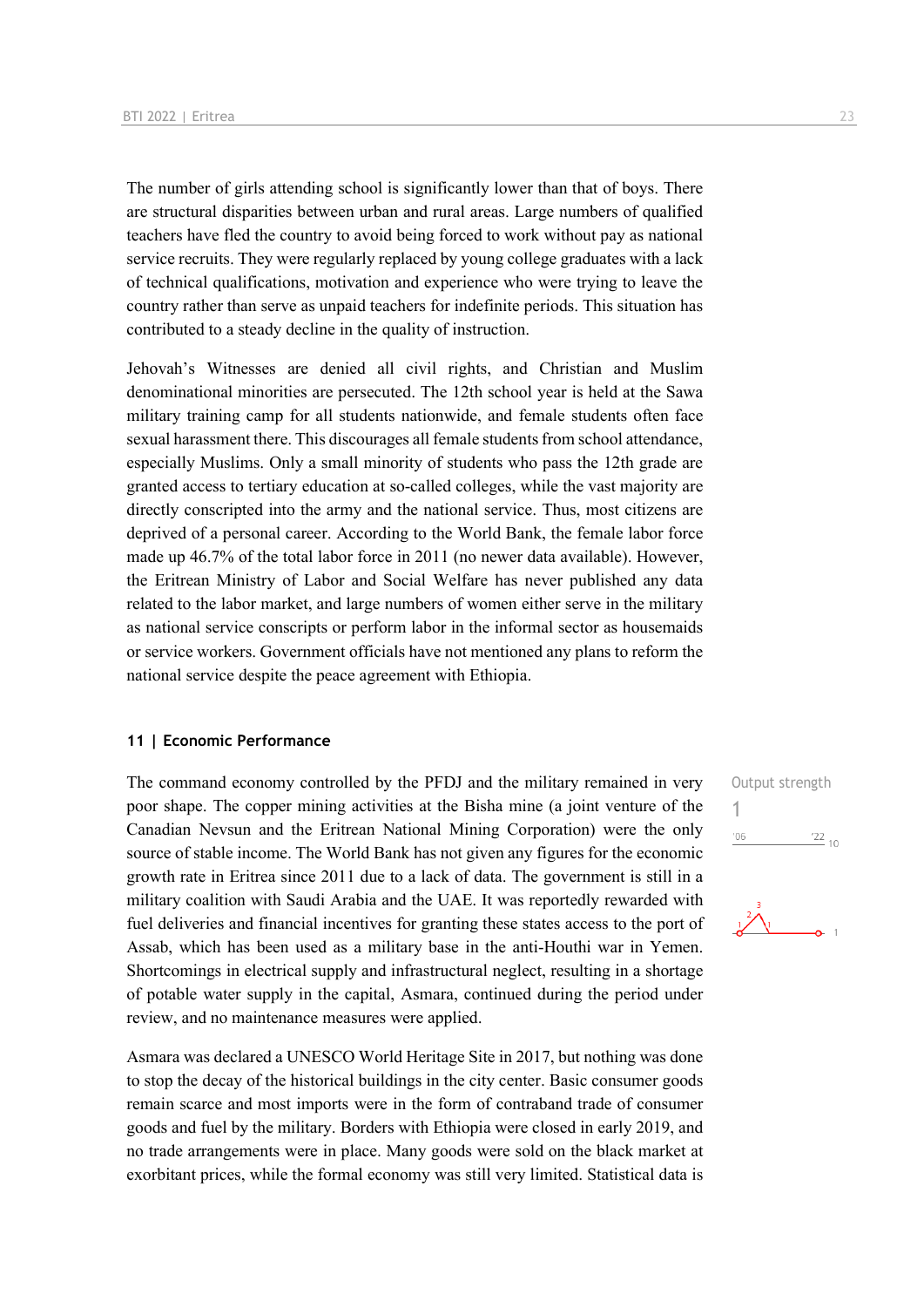nonexistent or unreliable due to the complete lack of transparency and the failure of the government to produce a state budget and other statistical data. The continuing militarization of society, which requires most of the adult population to work in the national service for no more than pocket money, has distorted the labor market and continues to fuel the mass exodus of the youth and the educated, thus further increasing the fragility of the state's institutions.

#### **12 | Sustainability**

The government's environmental policy remained unchanged during the period under review. While environmental protection is promoted in theory, it does not seem to be a government priority in reality. The only environmental policy plan was the "National Environmental Management Plan" published in 1995. However, there were no institutions or ministries responsible for implementing the policy plan, and it has since fallen into oblivion. Pollution levels are low due to the very limited levels of industrial production and limited exploitation of marine and coastal resources. However, chronic shortages of fuel and kerosene force the population to use firewood for cooking for extended periods, even in urban areas, which has resulted in countrywide deforestation. The contraband trade of illegally harvested wood with the involvement of the military is common. The informal production of charcoal for sale by poor households is still widespread and is largely tolerated by the government. It is unknown if the pollution created by the activities of the Bisha mine in the Gash-Barka region is dealt with appropriately, because access to the area is heavily restricted. Plans to use alternative sources of energy such as solar panels have progressed slowly due to import restrictions. In 2015, the European Development Fund granted  $\epsilon$ 200 million to improve the use of solar and other renewable energies; however, so far only  $\epsilon$ 8 million has been used for this purpose, which was spent on one single solar energy project in Zoba Debub. There seem to be no plans for further projects, which means that the bulk of this money has remained unused during the period under review.

Data related to public expenditure for education was not available for the period under review, but it has probably remained low at about 2% of GDP. The UN education index rates Eritrea among the worst countries worldwide with respect to school enrollment, with a score of 0.269 in 2019. The enrollment ratios are especially low among disadvantaged minority groups who are educated in mother-tongue primary schools, especially pastoral and agro-pastoral groups. Mother-tongue schools are located in remote rural areas and are very poor in manpower and facilities. They are mostly run by unqualified and unpaid national service teachers, many of whom have meanwhile fled the country. Many underage students are targeted and conscripted by the military in rural areas without consulting their parents. Early school withdrawal rates have steadily increased in urban as well as in rural areas. This is mainly due to the fact that all students have to pass their 12th school year at the Sawa military camp Environmental policy 2  $06'$  $\frac{22}{10}$ 

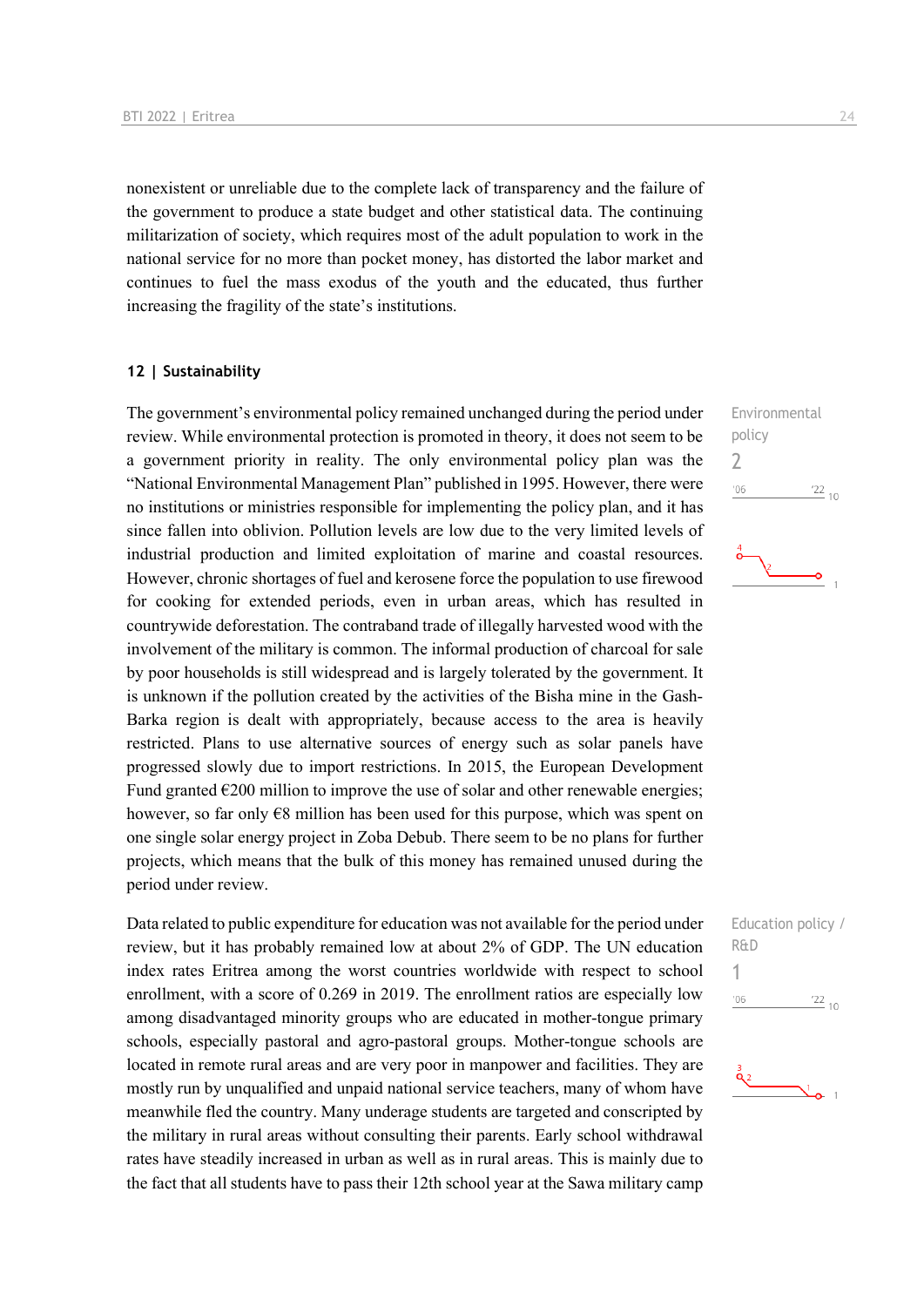in order to finalize their secondary education. About 2% of each age cohort transfers from here to tertiary education, while the rest are forced to enter the unlimited-term national service, where some receive vocational training. For these reasons, large numbers of Eritrean youth prefer to drop out of school or flee to neighboring countries as unaccompanied minors before they reach the age of 18 in order to avoid subscription. The literacy rate was estimated at 76.6% in 2018, but functional literacy is probably much lower. Caretakers and educators of Eritrean refugees who have arrived in Germany in recent years regularly complain about the very poor reading abilities of those young people. The lack of paid employment opportunities since the introduction of the open-ended national service has had a negative effect on students' motivation to study. There was no investment in research and development during the period under review, and the University of Asmara remained closed. Research is seen as a dangerous and challenging issue, and scholars are not allowed to perform research without first obtaining permission from the president's office. The subject must be one accepted by the authorities. Tertiary education is limited to so-called colleges that do not grant internationally accepted grades, and only a very limited number of students have access to these facilities.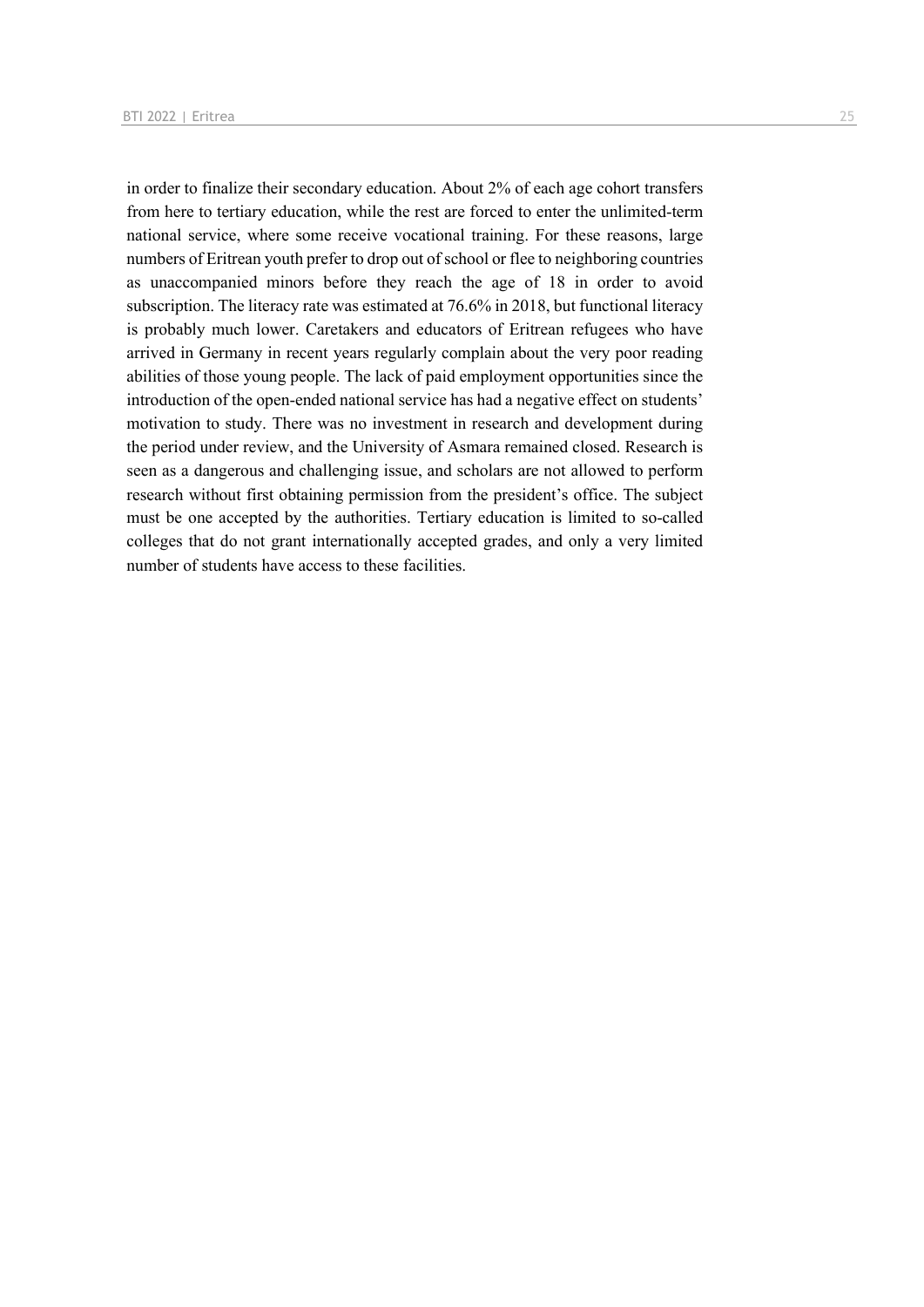### Governance

### I. Level of Difficulty

When the current government came to power in 1991, it inherited structural constraints related to the 30-year struggle for liberation, such as poor infrastructure, widespread poverty and illiteracy. Another structural constraint is the dry climate, which limits the productivity of rain-fed agriculture. However, it also inherited a fairly developed and diversified industrial sector that had been created under Italian colonization and which continues to form the heart of the country's industrial production. In the first years following independence, the government developed programs to overcome the damage done by the war, setting out a cautious path of liberalization and democratization. However, these developments came to an end with the outbreak of the Eritrean-Ethiopian war  $(1998 - 2000)$ , when the population paid a heavy toll and parts of the newly erected infrastructure were destroyed. Since the end of the "border war," the government has made no moves to loosen political, social or economic restraints, and has shown no interest in pursuing policies leading to democratization or the construction of a market economy. Indeed, the government is actively working against democratization by claiming that the educated and merchants are the primary enemies of the government's development strategy. It has imprisoned or exiled hundreds of thousands of civilians and young officers who have criticized the government's economic policies. NGOs and national investors seeking to provide aid or other supplies to the population have been refused access because the government claims that Eritrea is self-sufficient. During the period under review, the country received funds from the EU Emergency Trust Fund for road construction in spite of the use of forced labor by the government.

Because of the misguided economic policies, lack of democratic transformation and militarization of society, Eritrea has continuously created new constraints that hinder sustainable development. The government has now been forcing its population into unlimited-term national service for more than one and a half decades, a requirement that has driven hundreds of thousands of Eritreans into a mass exodus. Several thousand are fleeing the country each month, decisively weakening state institutions and public services. Even the reconciliation with the former "archenemy," Ethiopia, in 2018 has not triggered a reform process.

The government's policies create additional constraints by strictly limiting opportunities for entrepreneurship, tolerating contraband trade and human trafficking by military officers, and severely hampering higher education and increasingly the

**Structural** constraints 8 $\frac{22}{10}$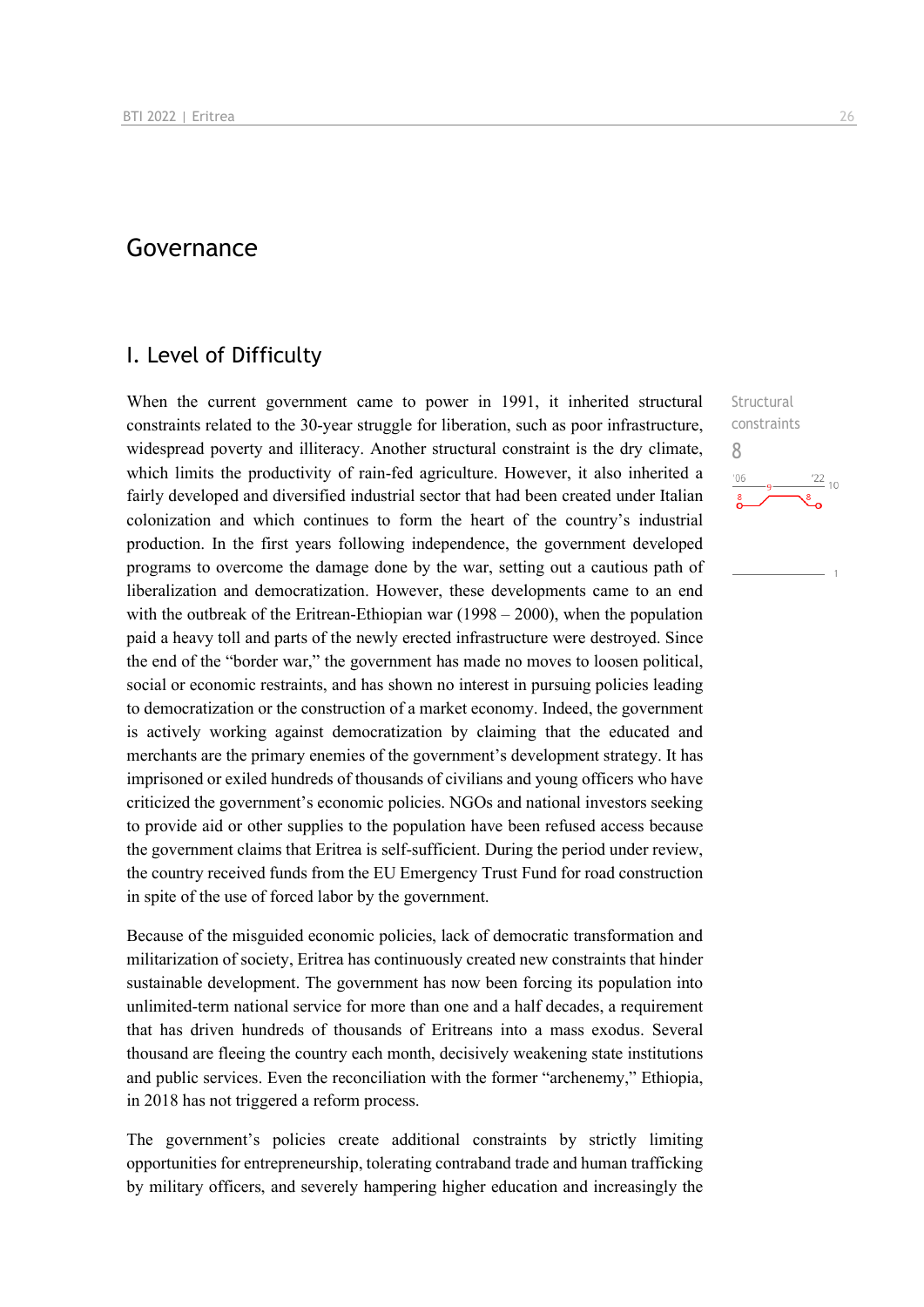rest of the education sector too. Through these failed policies, the government is increasing the risk of state failure from year to year and depriving generations of Eritreans of the ability to make a dignified living inside their home country. Fresh revenues created by the mining sector are not used for the benefit of the population or for investment purposes. They probably end up in the coffers of government and military officials, including those of the president himself. The sanctions imposed by the United Nations Security Council in 2009 and 2011 were lifted in late 2018 after Eritrea's reconciliation with Ethiopia and Djibouti. Due to the peace agreement with Ethiopia and the lifting of the sanctions, the level of structural difficulties has decreased. However, in spite of making use of these new opportunities, the government is currently engaged in an undeclared war against Ethiopia's neighboring region of Tigray with the purpose of destroying the TPLF, the archenemy of President Isaias.

By February 26, 2021, the number of confirmed COVID-19 cases in Eritrea was 2,847, with seven deaths according to the Ministry of Health. Although this indicates that only a small number of Eritreans have been affected by the pandemic, the real problem in Eritrea is the indefinite, extremely harsh lockdown including restriction of movement and the absence of public transportation. In addition, all businesses were closed without compensation. This has brought the economy to a halt and has led to a hidden famine that the government is concealing.

Civil society organizations such as NGOs, labor unions and organized interest groups of all kinds are prohibited in Eritrea. Attempts to create civil society organizations that work independently from the government have been suppressed from the beginning of the state's existence. The national unions for women, youth and students, as well as the worker's confederation, are the leftovers of the former mass organizations of the Eritrean People's Liberation Front (EPLF) and are de facto branches of the government. They have become increasingly inactive during recent years. On the other hand, traditional civil society networks, based on elaborate mediation procedures performed by religious and local elders, have strong roots in Eritrean culture and continue to be a means of solving conflicts between various interest groups in the absence of a democratic judiciary system. These have also served as the backbone of the social security network given the lack of a state-run welfare system. The creation of PFDJ-loyal community courts in 2004 has weakened these traditional mediation networks to some extent, especially in urban areas. More importantly, the one and a half decade and a half-long militarization of society through the national service program, which alienates people from their social roots and prevents them from founding and caring for a family, has further weakened traditional civil society networks inside Eritrea. However, most Eritreans living in the diaspora continue to feel obliged to send remittances to their extended families in the homeland. These private remittances constitute the only existing social security network for Eritreans and provide a lifeline for increasing numbers of households.

Civil society traditions 10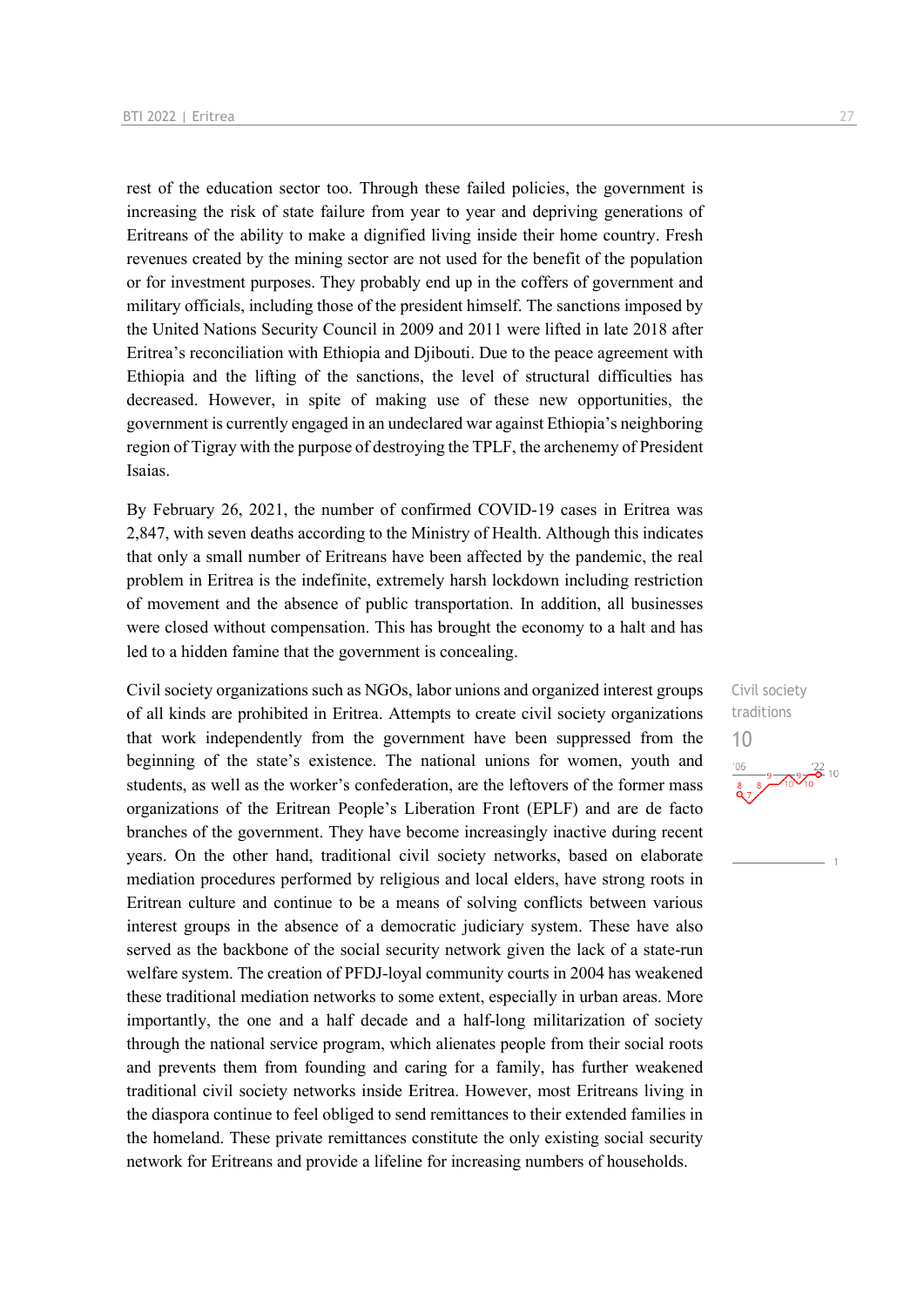According to government dogma, there are no conflicting interests between the various ethnic and religious groups in Eritrea, and the people are unified under the PFDJ's doctrine of "one people, one heart." In reality, there are cleavages between the dominant ethnic group, the Tigrinya, and smaller ethnic groups who feel disadvantaged and excluded from the limited services provided by the state such as education and employment in the state administration. Muslims also feel discriminated against as Arabic, their lingua franca, is suppressed in educational circles and is not used in the state administration. The attempted military coup of January 2013 was led by Muslim colonels, and consequently the government cracked down on various high-ranking Muslim PFDJ cadres who have remained in jail without trial ever since. The Tigrinya ruling elite and President Isaias portray any kind of criticism and protest from Muslim PFDJ leaders and intellectuals as jihadist or terrorist resistance attempts, and some Christian intellectuals in the diaspora follow this line of argumentation.

The extreme restrictions of movement that have been in place since the beginning of the COVID-19 pandemic have curbed potential violent confrontations due to the extreme scarcity of food and other commodities, especially in rural areas.

### II. Governance Performance

#### **14 | Steering Capability**

The government's long-term goals and implemented strategies run counter to the establishment of democracy and a market-based economy. President Isaias has made it clear several times that he has no intention of standing for election or of giving up power in the foreseeable future. It is still unclear how his succession will be organized. There are rumors that he plans to install his eldest son, Abraham Isaias, as his possible successor.

Eritrea's political leadership has ruled out the market economy as a viable model for the country. Instead, the government's ideology is based on militarism, state control over the economy and collectivization of the population within the framework of the unlimited-term national service. The inherent lack of sustainability in this system has led to increased corruption and a decline in values among the leadership, the highand middle-ranking military officers, and segments of the population. The government has continued to ignore the negative impacts of its policies, such as the steadily declining economy, the lack of essential consumer goods, widespread poverty and a mass exodus that accelerated further after the opening of the border with Ethiopia. Despite that, the leadership seems to be unaware of or heedless of the long-term consequences of its policies, a fact that may result in state failure if policies are not changed in the near future.



#### Question Score

### Prioritization 1 $106$  $\frac{22}{10}$

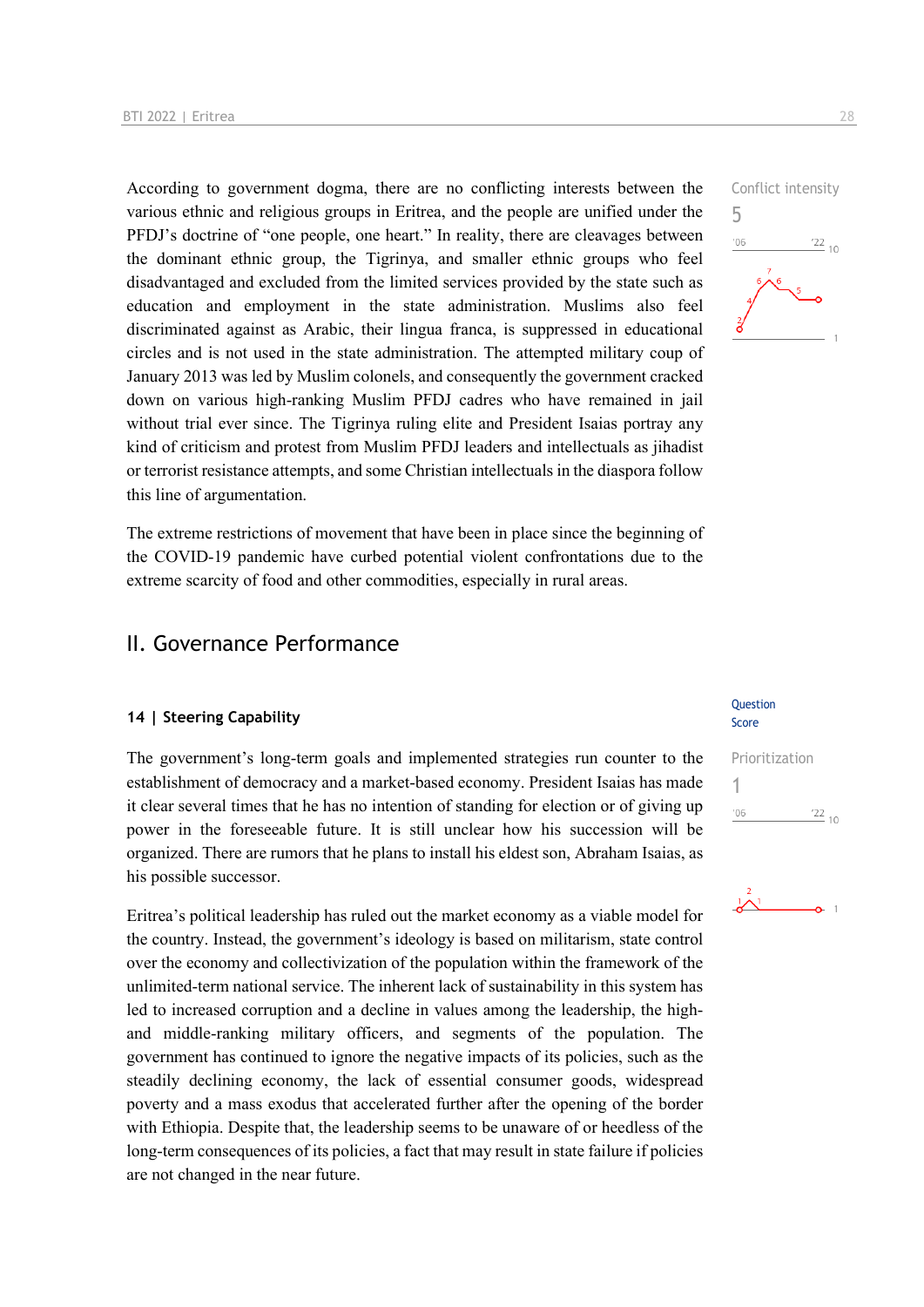The government's strategy of dealing with the coronavirus pandemic was to restrict movement completely, which brought all economic and many agricultural activities to a halt, while rejecting outside support due to its self-reliance strategy.

The government has no clear policies to implement. Daily politics depend on the changing moods and attitudes of President Isaias and his small circle of advisers who seem to be unaware of the unsustainability of their "development model." Despite the deteriorating economy and the mass exodus of people from the country, the government has no plans to reform its policy by introducing a market economy or by embarking upon a path of democratization. It has retained its policy of aiming to achieve development and social justice purely through self-reliance and the sacrifices of the population. The government's main development policy instrument is still the recruitment of the working-age population into the unpaid unlimited-term national service. Recruits are supposed to improve the country's infrastructure by building dust roads, micro-dams and the like. By pursuing this policy of forced labor while simultaneously strangling any private sector economic initiatives, the government has not only failed to achieve its goal of developing the country, but it has also maneuvered the country into a deep economic and social crisis. The government has increasingly tolerated the mass exodus of people fleeing the national service and regarded Eritrean refugees abroad as a secure source of income by coercing them to pay a 2% diaspora tax, which is levied on all Eritreans abroad. Eritrean embassies around the globe force national service deserters to sign a "letter of regret," in which they pledge to pay the tax, which is also levied on social welfare benefits provided by Western governments. The government relies on private remittances sent by refugees and diaspora members abroad to compensate for the lack of a welfare system and the lack of income opportunities. The government intermittently uses the mass exodus as a political tool with regard to Western donors who show willingness to finance aid programs in Eritrea to curb the outflow of refugees and accepted EU emergency funds under the guise of "migration management." In addition, Saudi Arabia and the UAE provide the government with substantial resources.

The regime used the coronavirus pandemic to raise additional funds from the diaspora, allegedly to contain the disease.

Since the 2001 political crisis, the government has demonstrated absolutely no willingness or ability to engage in policy learning. The president and a small group of advisers control the policymaking process. There is no constitution, no functional parliament, no independent press and no NGOs, and the cabinet of ministers does not have any decision-making power. Thus, the leadership has not been challenged in its decision-making and continues to ignore the serious problems arising from its failed development policies and the militarization of society. The peace agreement with Abyi Ahmed did not result in demobilization; on the contrary, both leaders engaged in a protracted conflict with the TPLF in Tigray. President Isaias and his followers in the diaspora still consider Eritrea as a model for other African countries, ignoring the



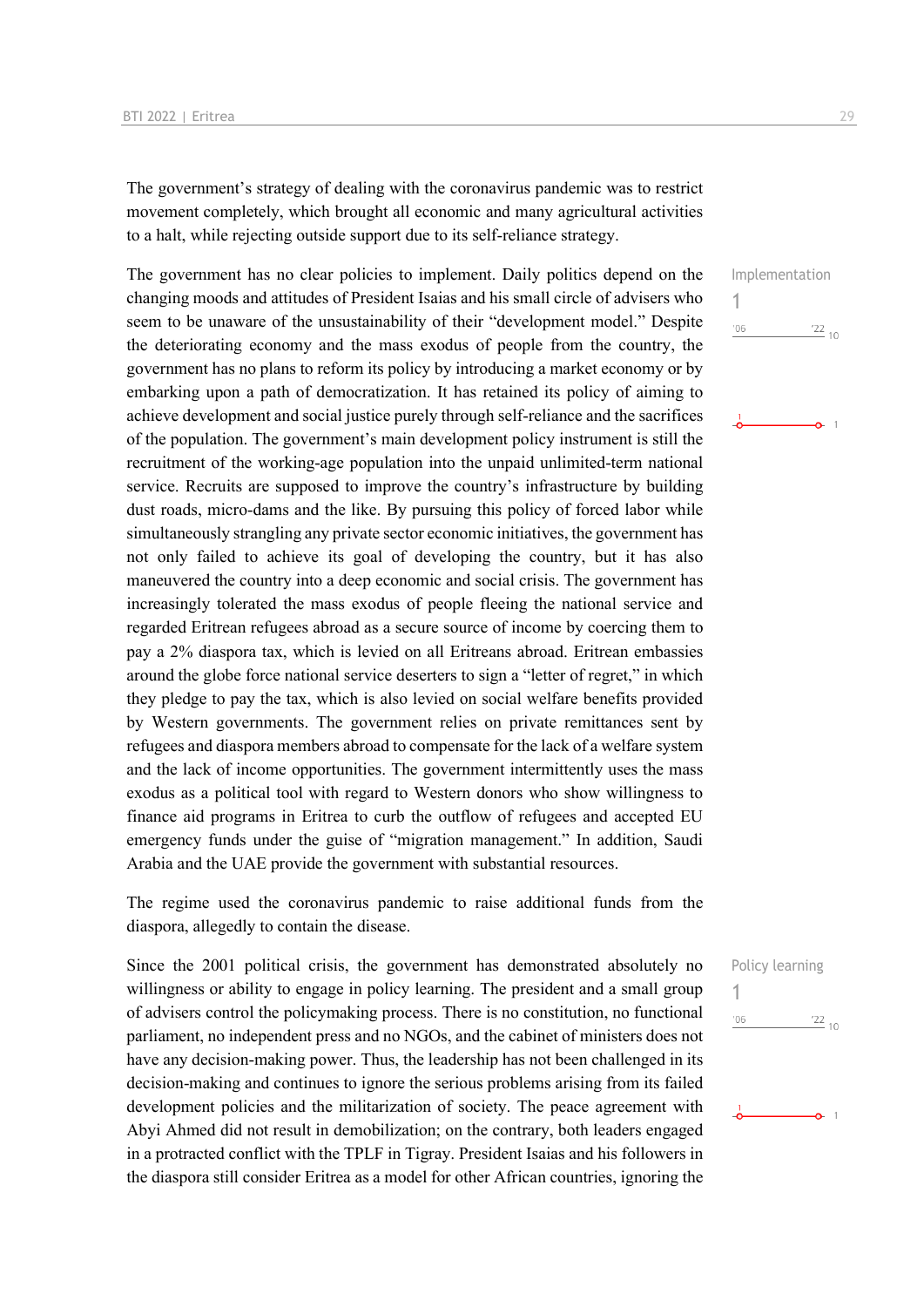dire straits of a population forced to flee the country en masse. The only learning capacity perfected by the regime has been to compensate for its economic failure by deriving income from foreign sources who seek to gain advantages for their own political agendas. During the "refugee crisis," these were European governments, and during the period under review Saudi Arabia and the UAE were the major financiers of Eritrea, compensating the government for their use of a military base in Assab in their war against the Houthis in Yemen and to consolidate their influence on both sides of the Red Sea coast.

The government's COVID-19 response was in line with its usual policy of strict control rather than entering into a dialogue with society.

#### **15 | Resource Efficiency**

Substantial parts of the state administration are staffed with national service recruits who are forced to work for pocket money. Since 2002, the government has been recruiting high-school graduates into the national service, employing them in the administration to perform routine daily tasks, while the top administrative echelons are occupied by aging ex-fighters with often only a rudimentary education. This has seriously hampered the efficiency of public services. Rapidly increasing numbers of teachers, doctors and other qualified personnel trapped in the ranks of the national service program have fled the country, rendering state institutions and public services increasingly weak. Veterans of the independence struggle continue to be employed in the administration despite their old age and lack of requisite skills, while large parts of the younger generation are deprived of vocational training or higher education and instead used as a cheap labor force for infrastructure projects, on military-run cashcrop farms or in the administration. In recent years, every college graduate reportedly has had to serve as a teacher for one or more years, often teaching subjects he or she is not qualified in, in order to compensate for the severe lack of teachers since the last generation of educated teachers is increasingly aging. Eritrea has not published a state budget since independence, and there is no auditing of government spending whatsoever. Regional administrations are run in a parallel system by civil administrators and military commanders who control the country's four military command zones. Each zone is supposed to be self-financing, collecting money both legally and illegally through the taxation of land and trade but also through the contraband trade of consumer goods and spare parts across borders. A basic public health service exists, but large numbers of qualified personnel have left the country, further reducing its efficiency. The mass exodus caused by the unlimited national service constitutes a huge waste of human resources because those who receive an education try to leave the country rather than perform forced labor under the current system. Financial revenues created by copper mining have been unaccounted for instead of being used to alleviate urgent problems such as a lack of energy and affordable food items.

Efficient use of assets 1 $'06$  $\frac{22}{10}$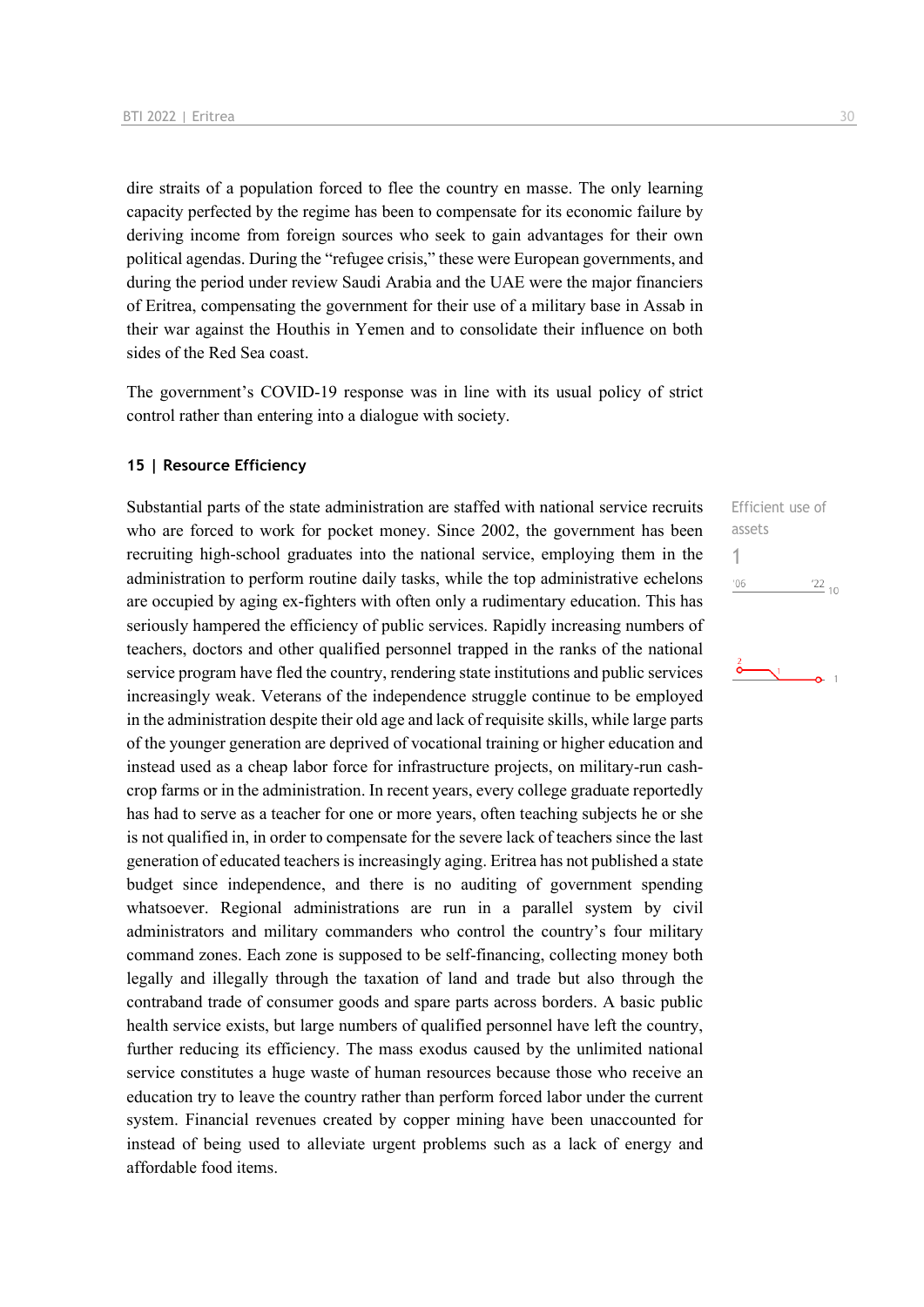There are no indicators that the health system was improved in order to tackle the coronavirus pandemic, and information published by the Ministry of Health reporting less than five coronavirus-related deaths contradicts international trends and seems unlikely.

Policymaking is concentrated in the hands of the president and a few top PFDJ advisers, among whom presidential adviser Yemane Gebreab and the head of the PFDJ's financial department, Hagos Gebrehiwot "Kisha," play crucial roles. The objectives of the government's policy have become increasingly obscure since the 2001 political crisis, when Isaias cracked down on the PFDJ reformists and the free press. The military has retained considerable influence and plays an important role in the economy, in contraband trade and in the human trafficking of Eritreans who wish to flee the country. It has now become clear that the peace agreement with Abiy Ahmed was just a pretext to start a war against the TPLF, and there had been no intention to weaken the role of the military. The government's overall policy is coherent in principle but only in a negative way: its core policy, the militarization of society within the framework of a command economy based on forced labor, has had adverse effects on all other policies such as economic development and social welfare, and it has triggered an alarming population outflow. Coordination between the various ministries is poor, the president's unpredictable decision-making often depends on his unstable moods, and most state institutions are affected by corruption. The post of the minister of defense was still vacant in January 2021. The president's office continued to appease high-ranking military officers by tacitly tolerating all of the generals' methods of self-enrichment, including contraband trade, human trafficking, the use of forced labor to reap private profits and bribes of all kinds.

The government's official goal of containing corruption has been effectively abandoned, and corruption by military personnel and civil servants is usually not persecuted. There is absolutely no auditing of state spending or income due to a complete lack of checks and balances. This includes the revenues derived from the mining of copper and other precious metals, which commenced in 2011. The PFDJ's Hdri Trust Fund controls all major companies in the country (trade, construction, retail etc.) and is "audited" by a single person, the financial head of the PFDJ. Eritrea is ranked third-to-last worldwide in terms of press freedom, and state media sources are prohibited from reporting any negative developments. There is no public accountability for mismanagement or corruption, and even the military-headed special courts, which are supposed to deal with cases of corruption, have remained largely inactive. High-ranking military officers continue to be engaged in contraband trade and human trafficking. They accept bribes to smuggle young Eritreans out of the country and cooperate with corrupt Sudanese officials and members of the Rashaida tribe to traffic goods and refugees.



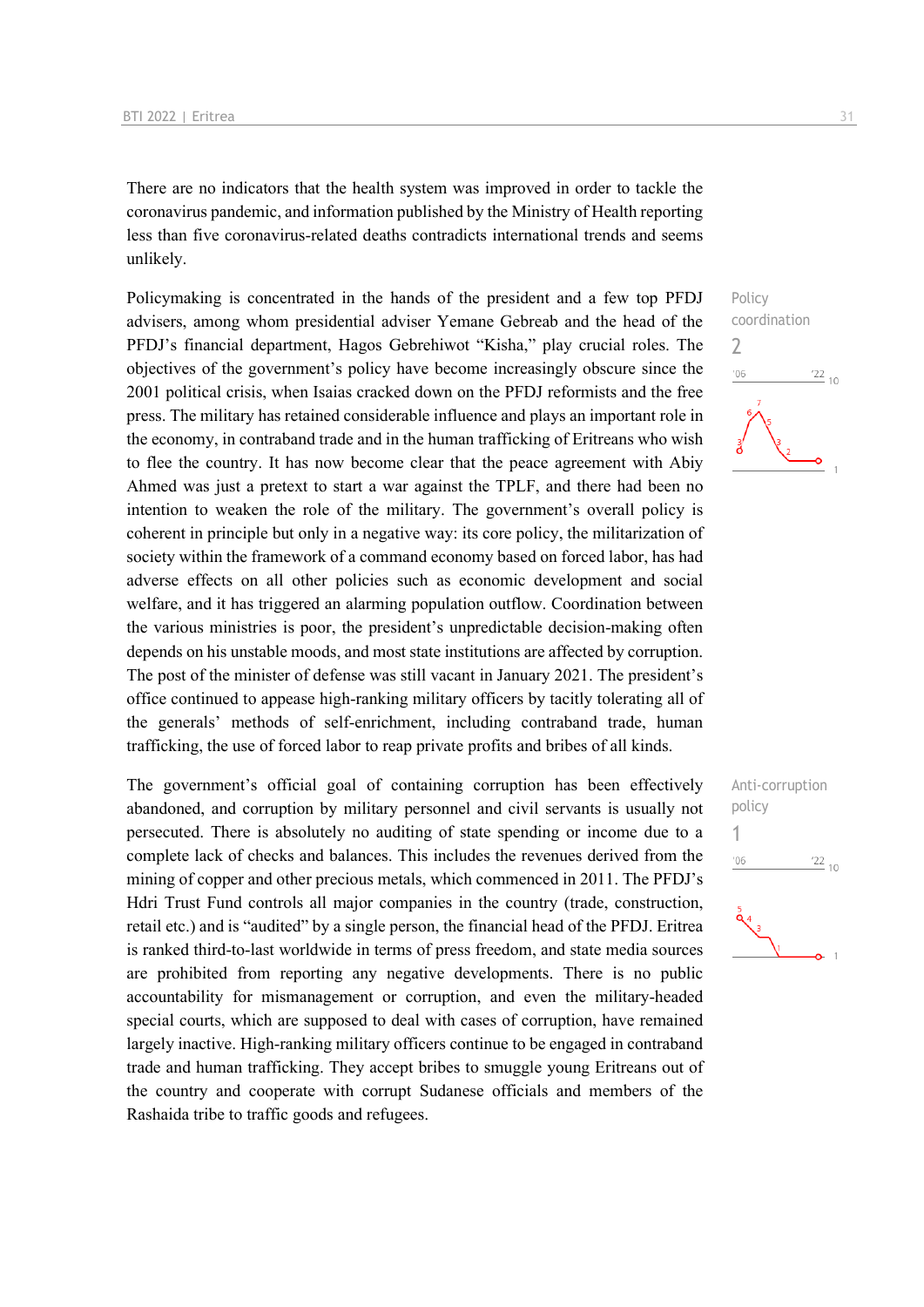#### **16 | Consensus-Building**

None of the few political actors who have remained in a decision-making position in Eritrea want democracy; on the contrary, they seem to be determined to continue the autocratic style of government. Accordingly, Eritrea was ranked third-to-last worldwide in terms of press freedom during the period under review, ahead of North Korea and Turkmenistan, and state media sources are prohibited from reporting any negative developments. There is no public accountability for mismanagement or corruption, and even the military-headed special courts, which are supposed to deal with cases of corruption, have become largely inactive.

The government continues to run a command economy based on the systematic forced labor of national service recruits and has no plans to liberalize the economy, which remains firmly under the control of the military and the PFDJ elite. There are also no plans to reform the national service and to reduce its length in the framework of a demobilization program. The reconciliation with Ethiopia did not trigger any economic reforms. Borders were closed in the period under review, and no trade agreements were reached. Eritrea is the only country that did not join the African Continental Free Trade Area.

The country's significant political actors, which effectively means the president and his top PFDJ advisers, remained strictly opposed to the establishment of a democracy during the period under review. Political actors who had promoted reform from within the PFDJ (the so-called G-15 group) were still in jail without any access to the due process of law. Other critics of the government's policy were forced into exile or remained silent due to the authoritarian political system. Former Minister of Finance Berhane Abrehe, who published a book in which he criticized the president's policies and was arrested in 2018, remained in jail without a trial.

The opposition in exile is fragmented, and there is no opposition party that has developed a political program dealing with the implementation of democracy in a convincing manner. The underground resistance group called "Freedom Friday," which was founded in the diaspora and had slowly gained support inside the country, was largely inactive due to increased restrictions on movement and lacking access to the Internet. Eritrea's four Catholic bishops remained critical of the government, which closed all Catholic health clinics in retaliation. Generally, it can be assumed that the government has muted all possible resistance inside the country.



| Anti-democratic |                 |
|-----------------|-----------------|
| actors          |                 |
|                 |                 |
| '06             | $\frac{22}{10}$ |
|                 |                 |
|                 |                 |
|                 |                 |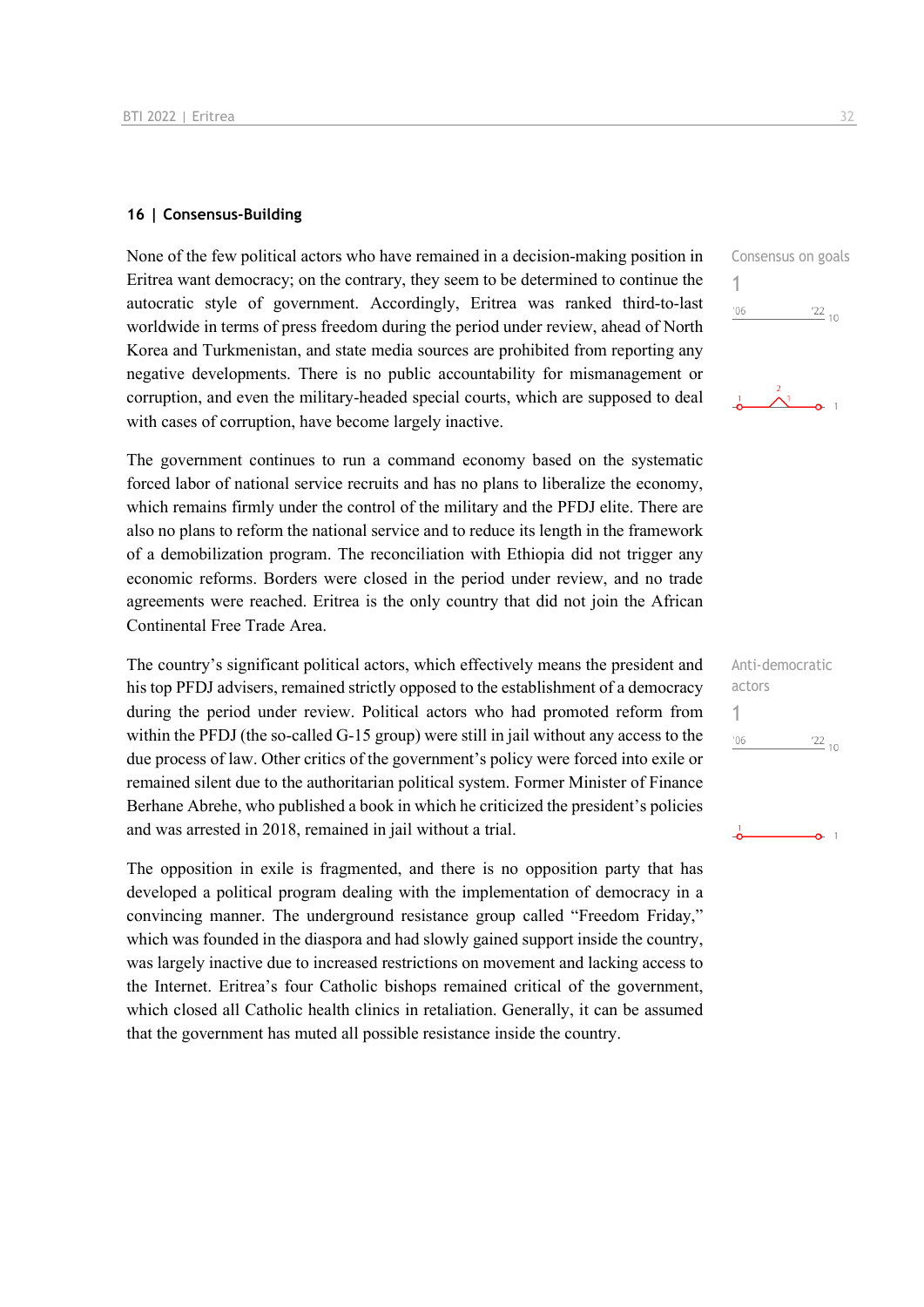The government denies the presence of cleavages along ethnic and religious lines in Eritrea. By claiming that all societal groups have equal rights and form an inseparable unity of Eritrean nationalists, the state conceals the structural discrimination faced by ethnic and religious minorities. The administration, the educational system and the military are dominated by the Tigrinya ethnic group, which comprises around 50% of the population. While the entire population is subject to political oppression and human rights abuses, there is structural discrimination against the other eight ethnic groups, which are predominantly Muslim. The political leadership instrumentalizes ethnic and religious cleavages in order to maintain its power and political control. It also plays individual clans within ethnic groups against one another by dividing them into alleged government loyalists and alleged opponents. Accordingly, cleavages exist also within small minority clans because some minority ethnic leaders are coopted by the PFDJ elite through rewards in the form of consumption goods and financial contributions. They are expected to keep the relevant authorities informed of those members of their clans who are critical of the PFDJ. The political leadership declares existing cleavages to be taboo on the one hand, while exacerbating them on the other by marginalizing pastoral groups, using the western and eastern lowland regions to host large cash-crop agricultural projects or resettlements, suppressing the Arabic language in the administration and as a medium of instruction, and pursuing a controversial mother-tongue policy. The existing cleavages manifest themselves in the diaspora, where most newly arrived refugees organize themselves into religiousor regional/ethnic-based communities.

The government has prevented the emergence of an independent civil society since coming to power, and it has banned all NGOs and other civic groups with the exception of the former EPLF mass organizations (the National Union of Eritrean Women, the National Union of Eritrean Youth and Students, and the Confederation of Eritrean Workers). However, these are under strict government control, and they do not play any role in representing the interests of the groups they should represent in theory. Their purpose is to impose the government's ideology on their members; yet, they did not engage in any significant activities during the period under review. Traditional civil society, represented by religious and local elders and mediators, is still excluded from political decision-making. Private charities and religious civil society groups are prohibited. The PFDJ claims to be the only representative of society and denies the existence of other interest groups.

Civil society actors, including the national unions, were not involved in the government's COVID-19 response.



| Civil society      |                 |  |
|--------------------|-----------------|--|
| participation<br>1 |                 |  |
| '06                | $\frac{22}{10}$ |  |
|                    |                 |  |
|                    |                 |  |
|                    |                 |  |
|                    |                 |  |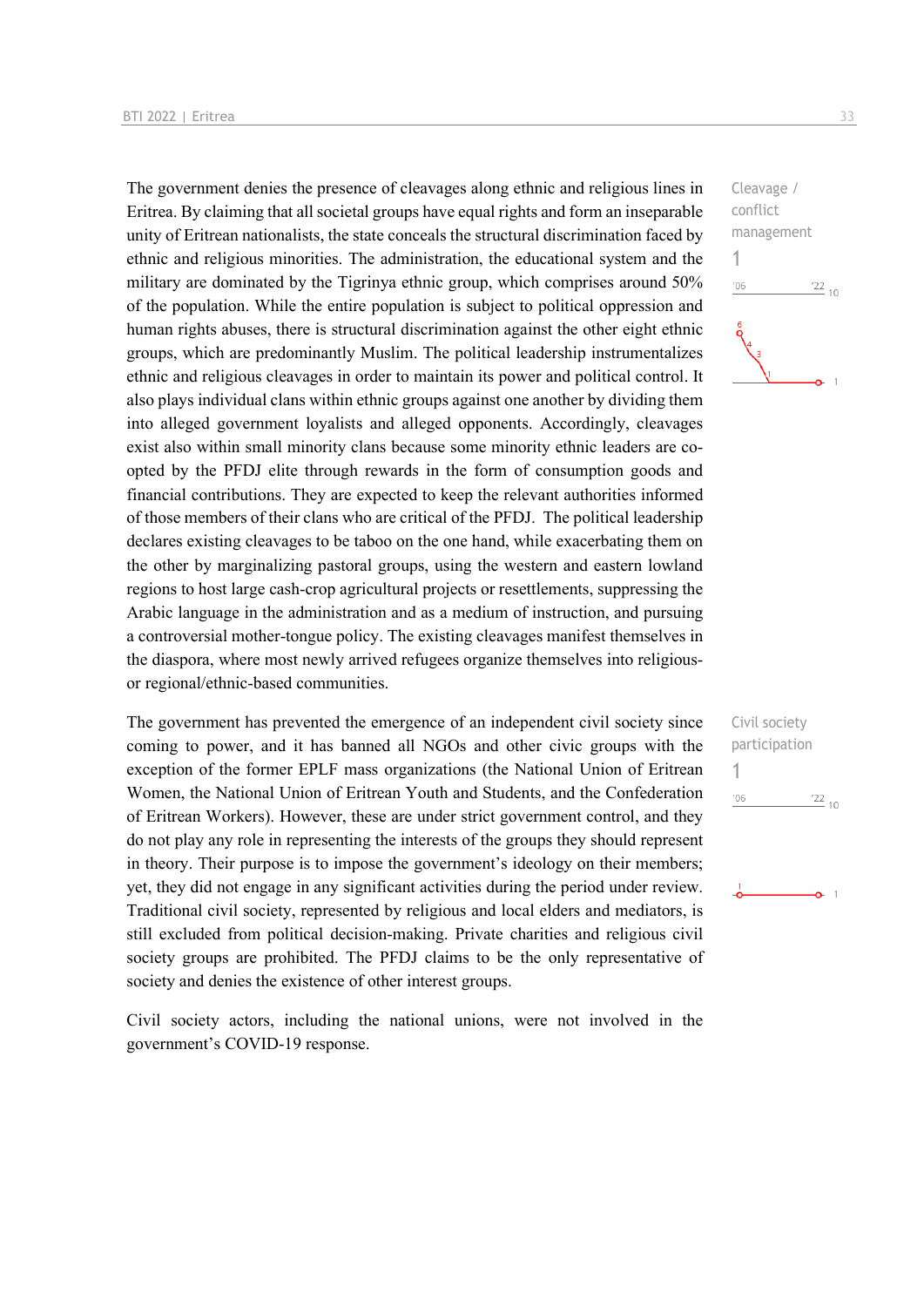Historical injustices are ascribed to the time of Ethiopia's annexation of Eritrea and the period of the independence struggle between 1961 and 1991. The current regime has also committed countless atrocities against the population, which have been partially documented by the U.N. Commission of Inquiry on Human Rights in Eritrea. It will be the task of a future government to achieve reconciliation between the current victims of the regime and the perpetrators.

#### **17 | International Cooperation**

The government aims to achieve economic and social development through a strategy of self-reliance, a status it evidently intends to achieve by recruiting the working-age population into the unlimited-term and poorly paid national service program where recruits perform coerced labor for government- and military-led enterprises. Generally, the leadership considers international cooperation to be undesirable, believing that it creates dependency.

It has cut all relationships with bilateral and multilateral donors and has expelled all foreign NGOs from the country. One purpose of the government's refusal to cooperate with international donor organizations is to deny expatriates access to the countryside, thus hiding the effects of its misguided policies, such as malnutrition, mass displacements and the use of forced labor in infrastructure projects. Foreigners, including diplomats, are not allowed to leave Asmara without prior permission from the Eritrean authorities. The government accepted funds provided by the EU Emergency Trust Fund for Africa, which are not subject to conditionalities such as civil society involvement and good governance. Foreign investment is tolerated in the mining sector, where companies from Canada, Australia and China have been granted exploration licenses. However, they are required to enter into joint ventures with the Eritrean National Mining Corporation (ENAMCO) and abide by its rules and regulations. Bisha mine, a joint venture of Canadian Nevsun Resources and ENAMCO, began operations in 2011 and is the only operating mine so far. Nevsun is currently being sued by a Canadian law firm for having been involved in the use of forced labor and crimes against humanity. The firm is acting on behalf of several Eritreans who claim to have been forced to work on the construction of the mine. As of January 2021, the lawsuit was pending in Canada's Supreme Court.

The Eritrean government has no policies oriented toward democratic and market reforms. Apart from the mining sector, where companies from Canada, Australia and China have invested, there are hardly any foreign investors. The only official investment agreement is with Italy, but this seems to be obsolete. All foreign investors are supposed to enter into joint ventures with Eritrean state companies or PFDJ-run enterprises. Canadian Nevsun Resources, which runs the only operational mine in the country, was involved in the use of forced labor during the construction of its Bisha mine and is currently facing a lawsuit in Canada related to the exploitation of national service recruits as forced laborers.



| Effective use of |            |  |
|------------------|------------|--|
| support          |            |  |
| 1                |            |  |
| '06              | $^{22}$ 10 |  |
|                  |            |  |







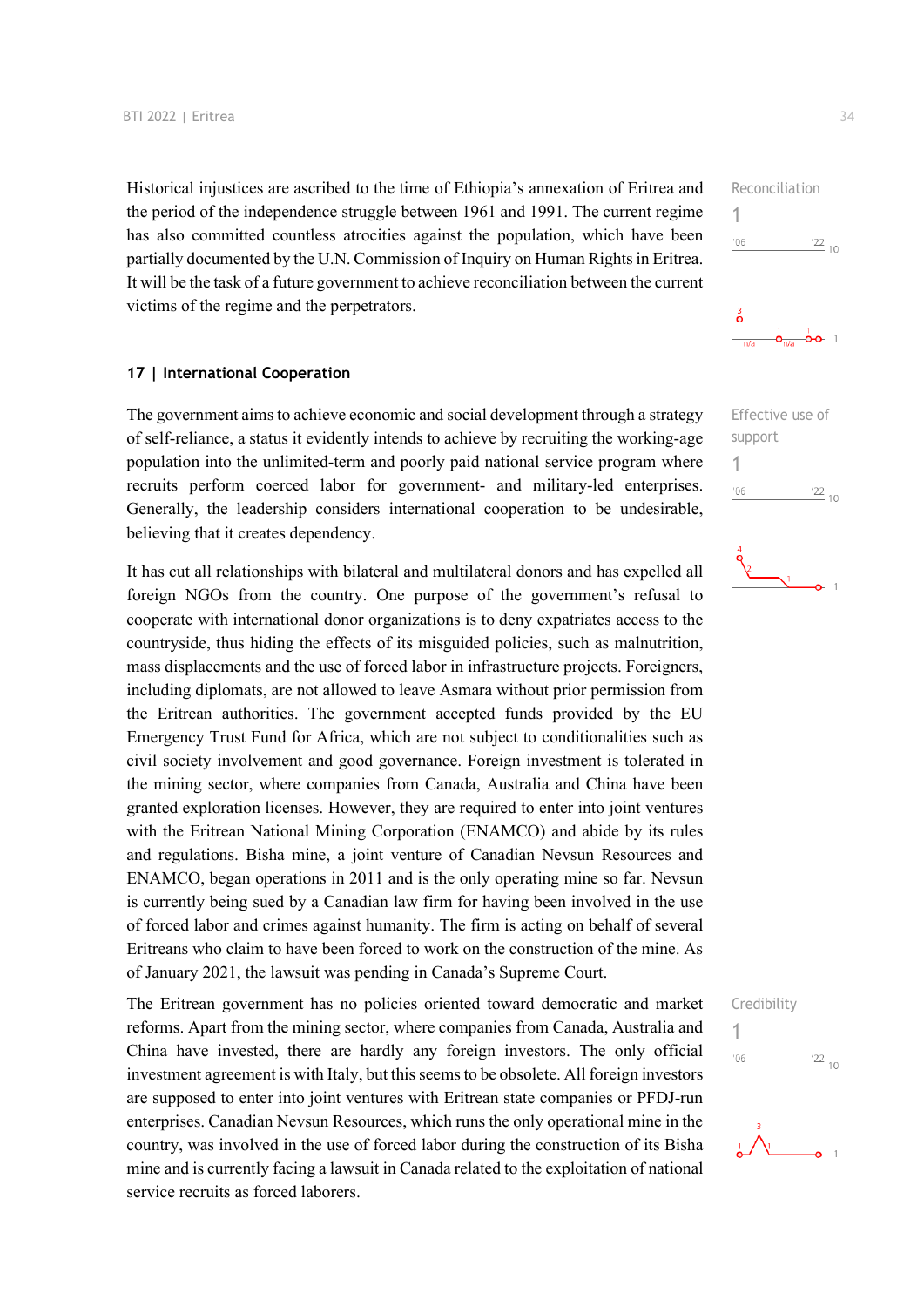The Eritrean government has a long record of acting unpredictably toward international donors. It has expelled most bilateral aid agencies and NGOs. In December 2011, it returned EU funds accepted in 2009, originally earmarked for supporting the agricultural sector and road maintenance, without giving an explanation. However, it accepted EU funds worth  $\epsilon$ 200 million in December 2015. These funds are supposed to be invested in the renewable energy sector and in improving governance, but they remained almost untouched. Instead, the government accepted funds under the EU Emergency Trust Fund for Africa, inter alia for road construction to connect Eritrean ports with Ethiopia, although borders have remained closed under the period of review.

In a surprising move, Ethiopia's Prime Minister Abiy Ahmed announced in June 2018 that he would accept the Eritrea-Ethiopia Boundary Commission's 2002 border verdict and was ready to enter into talks with Eritrea. The Eritrean side reacted positively, and the two countries signed a peace and friendship agreement and pledged to work together for the development of the region. President Isaias then met his Djiboutian counterpart Ismael Omar Guelleh in September 2018, and both promised to solve their border conflict peacefully. As a consequence, the U.N. Security Council terminated all sanctions against Eritrea in November 2018, and the country's membership in the regional Intergovernmental Authority on Development (IGAD) organization was fully restored. However, the border conflict remained unresolved and tensions between Eritrea and Djibouti persist. Relations between Eritrea and Sudan improved after the demise of long-term president Omar Al Bashir in 2019. However, they deteriorated again due to a border conflict between the Sudan and Ethiopia, in which President Isaias is backing Amhara-dominated Ethiopian militias against the Sudan. Since November 2020, Eritrea has been involved in Ethiopia's war against the TPLF leadership, which has become a civil war that has precipitated a human catastrophe, including mass killings and a threatening famine. The government has not officially declared its involvement, and the Abiy government has denied the obvious facts on the ground, but the United States stated that they have evidence that Eritrean troops are involved in the violence committed in Tigray.

Eritrean relations with the EU have been lukewarm. The major motivation of European politicians dealing with Eritrea seems to be the containment of refugee flows.

Regional cooperation 2 $\frac{22}{10}$  $-06$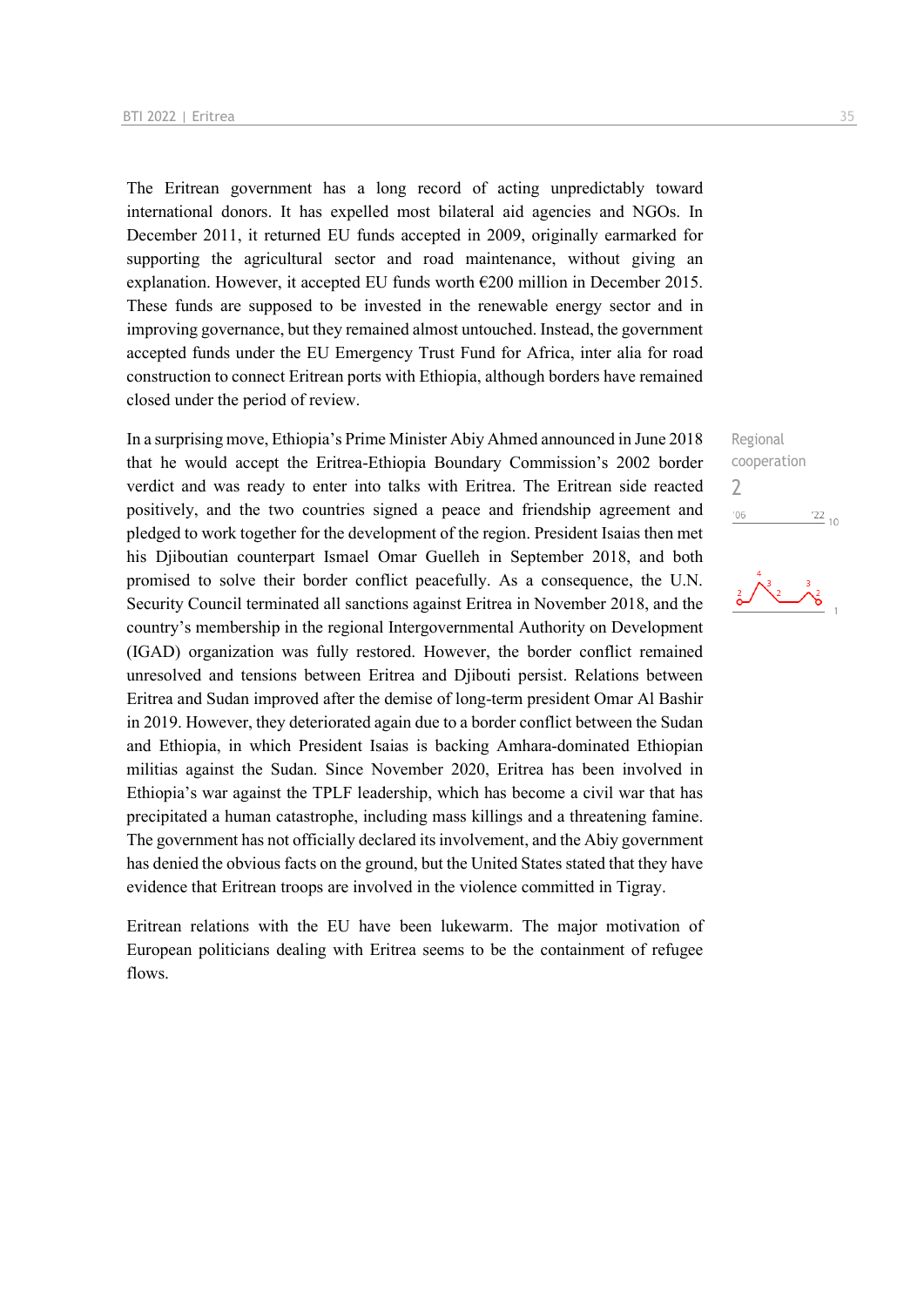### Strategic Outlook

The Eritrean government has pursued since 2001 a strategy that has blocked democratization, strangled the economy through the ruling PFDJ and the military's control, and resulted in a highly militarized society. The practice of unlimited-term conscription into the army and the national service has continued, resulting in hundreds of thousands of Eritreans who have been serving for up to 20 years without earning noteworthy salaries. Since November 2020, they have been forced to participate in an undeclared war against the neighboring Tigray province as allies of Ethiopia's prime minister.

With the outbreak of the COVID-19 pandemic, the PFDJ government declared a lockdown that has involved prohibiting travel between the regions (zoba) since April 2020. Public transport has been closed and taxis are forbidden from operating in the cities. There have been strong restrictions on individual movement, and only one member of any family is allowed to go to the market to buy goods.

Escaping the country has become more difficult due to COVID-19-related restrictions of movement, and Eritrean refugees in Tigray are no longer safe. There have been reports of killings and deportations back to Eritrea.

The 2018 declaration of peace and friendship with Ethiopia has not yielded any palpable results other than the questionable military alliance between the Eritrea and Ethiopian governments aimed at crushing the TPLF and its support base. This war will make it very difficult to implement decisions such as demarcating the border, regulating border crossings and engaging in trade activities.

The government has consistently refused to abolish the open-ended national service or to follow a policy of demobilization and economic liberalization. The regime has used the refugees as a support base for the state budget through a 2% diaspora tax that is often extracted through coercion. Diaspora remittances are exceptionally high and make up more than one-third of the national budget. Most Eritreans living outside the country support their relatives who are national service recruits, providing the welfare safety net that the government denies its population.

The ongoing exodus has resulted in increasingly weak state institutions and continuously deteriorating services. The health and education sectors have suffered severely from the outflux of teachers, doctors and nurses. The government has made it clear that even in peacetime, it continues to demand self-sacrifice from the population as a legacy of the struggle for independence, while high-ranking military officers and other PFDJ officials profit directly from the forced labor of national service recruits. In addition, the mass exodus of economically active youth prevents people from rising up against the government. There has been no open unrest and/or demands for demilitarization following the peace declaration with Ethiopia in 2018, nor have there been domestic protests against the current involvement in the war in Tigray. However, Eritreans living in democratic countries have organized protests.